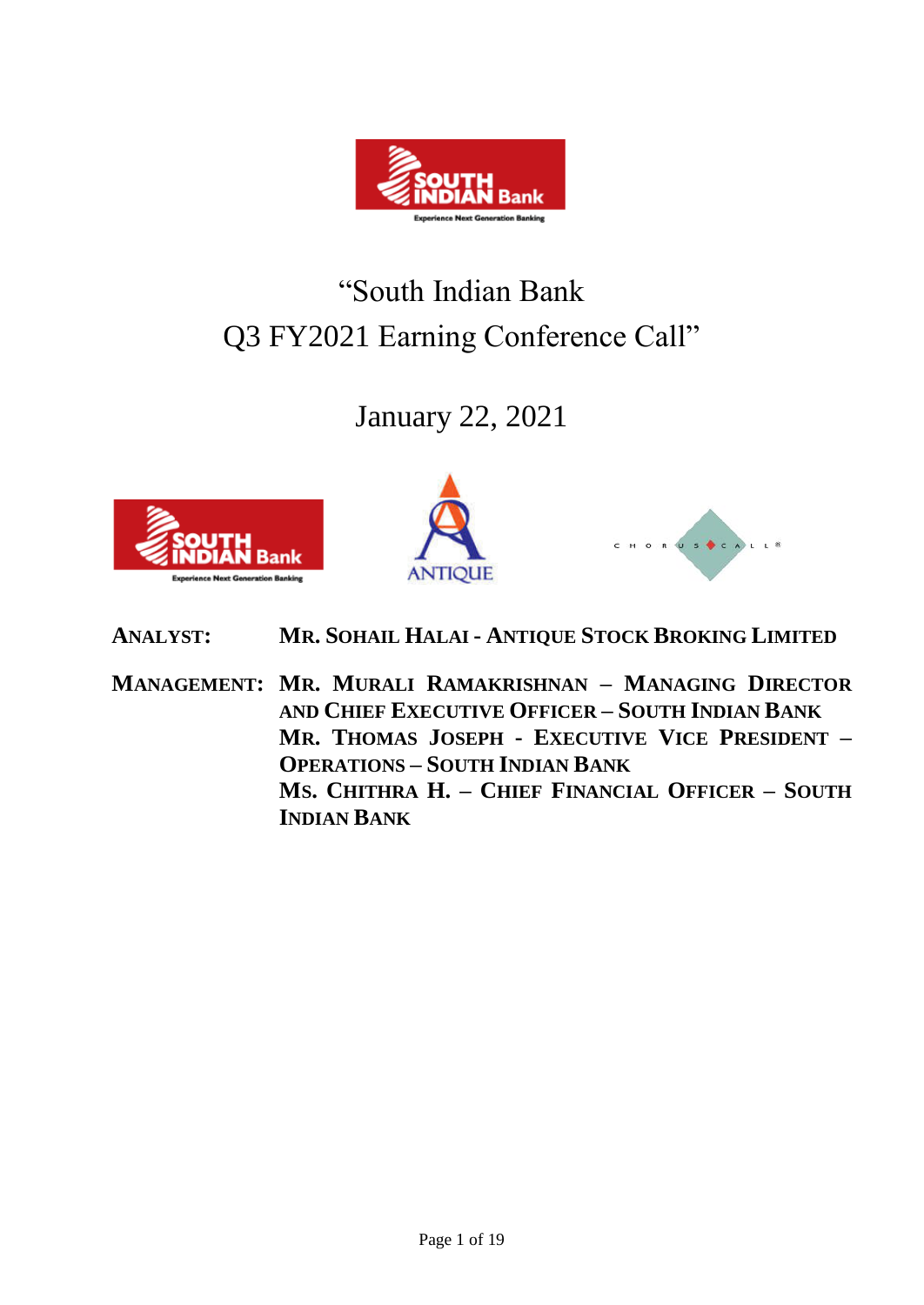

| <b>Moderator:</b> | Ladies and gentlemen, good day, and welcome to the South Indian Bank Limited Conference Call    |
|-------------------|-------------------------------------------------------------------------------------------------|
|                   | O3 FY2021 hosted by Antique Stock Broking Limited. As a reminder, all participant lines will be |
|                   | in the listen-only mode and there will be an opportunity for you to ask questions after the     |
|                   | presentation concludes. Should you need assistance during the conference call, please signal an |
|                   | operator by pressing "*" then "0" on your touchtone phone. Please note that this conference is  |
|                   | being recorded. I now hand the conference over to Mr. Sohail Halai from Antique Stock Broking.  |
|                   | Thank you, and over to you, Sir!                                                                |
| Sohail Halai:     | Thank you, Nirav. On behalf of Antique Stock Broking, I welcome you all to Q3 FY2021 earnings   |
|                   | conference call of South Indian Bank. Today, we have with us, Mr. Murali Ramakrishnan, MD,      |
|                   | and CEO; Mr. Thomas Joseph, EVP, Operations; and Ms. Chithra, CFO; along with other senior      |

**Murali Ramakrishnan**: Thank you. A very good morning to all of you and thank you for joining us for the South Indian Bank's Q3 FY2021 Earnings Conference Call. We hope that you and your family are safe and healthy. I am joined by my colleagues, Mr. Thomas Joseph, EVP Operations; and Ms. Chithra H, CFO.

Sir for his opening remarks.

Let me take you through the key highlights of the operational and financial performance for this quarter.

members from the management team. Without further delay, I now hand over the call to Murali

The Bank's operating performance continues to improve in Q3 FY2021.

The company reported net loss of Rs. 92 crores for Q3 FY2021 mainly due to cumulative interest reversal of Rs. 73 crore on proforma NPA and conservatively providing 100% on newly identified fraud cases with an additional provision of Rs. 67 crore during the quarter. As guided in my previous call, we will be selectively growing non-corporate book with focus on Agri, gold and MSME loans at the same time calibrate corporate book as we go along.

As on December 31, 2020, the total business for the bank stands at Rs. 1,45,139 crores.

Advances declined to Rs. 63,353 crores mainly due to de-growth in corporate loan portfolio and offset in part by 20% YoY growth in total gold loans of Rs. 8,823 crores, in tune with our strategy.

The share of corporate loans declined from 30% as on December 2019 to 24% as on December 2020.

Core Deposits, rose by 8% to Rs. 76,573 crores. CASA deposits increased by 9% to Rs. 23,332 crores. CASA ratio improved to 27.9% of the total deposits. Bulk and Certificate of Deposits declined by 51% in line with our strategy.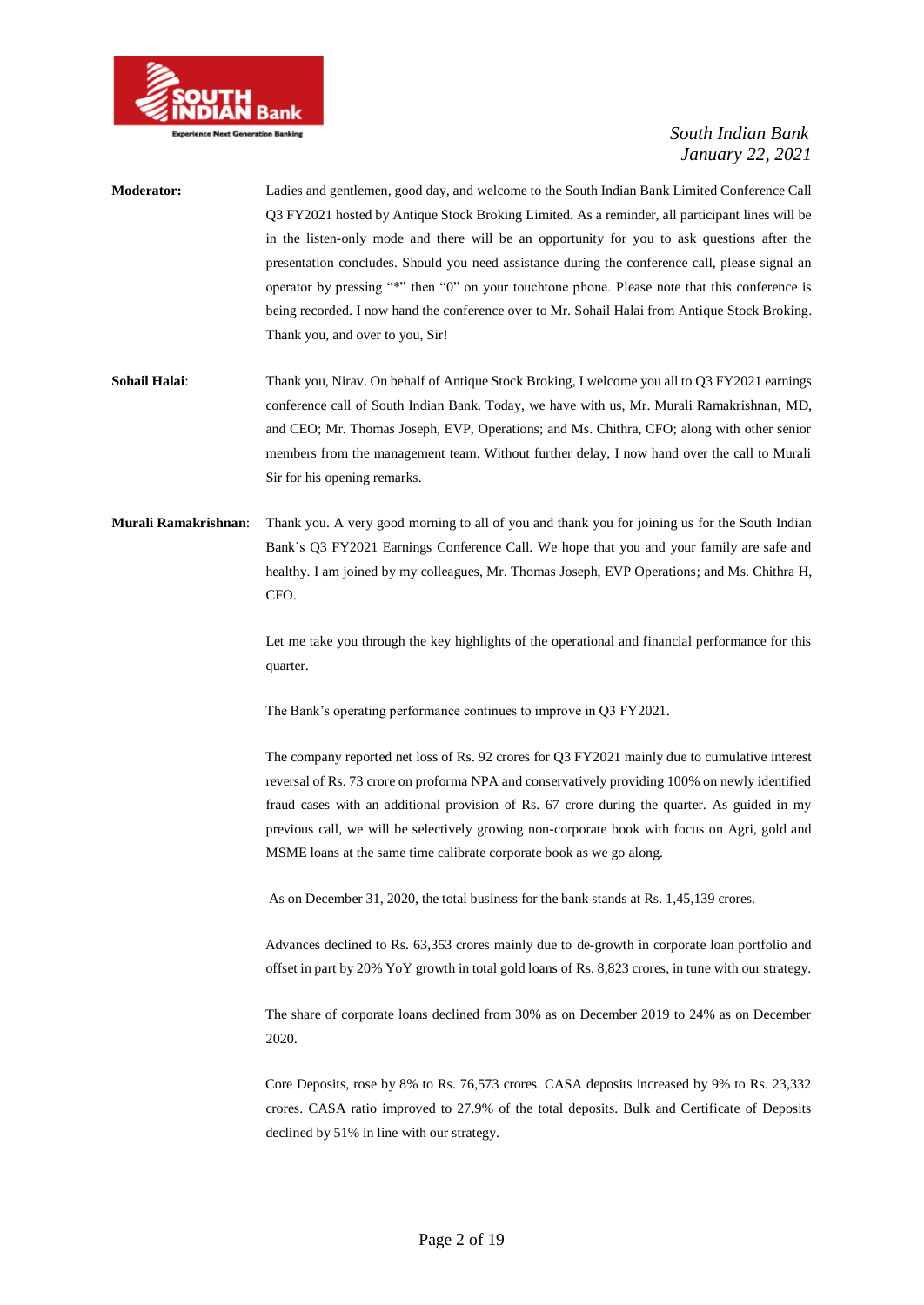

NRI Deposits which has been growing strongly, rose by 12% to Rs. 25,859 crores and contributes about 31% of total deposits. Low cost NRI Deposits grew by 18% to Rs. 7,903 crores.

Our investment was at Rs. 22,967 crores of which HTM category contributed Rs. 18,719 crores, while AFS contributed Rs. 4,172 crores.

Gross NPA ratio was 4.90% as on December 2020. Net NPA ratio improved by 47 basis points to 2.12% as on December 2020. In Q2-2021, we had given guidance of Rs. 1,400 crore slippages and Rs. 1,200 crores of restructuring for Q3 & Q4 of FY2021. Following the guidance, accounts not classified as NPA during the quarter due to the order of the Supreme Court was Rs. 1,379 crores and one-time restructuring stood at Rs. 44 crores. However, the Bank has provided Rs. 154 crore during the quarter in addition Rs. 22 crore provided in last quarter towards proforma NPA of Rs, 130 crore. The Bank also continue to hold Covid-19 related provisions of aggregating to Rs. 100 crores against standard assets. The above provisions of Rs. 275 crore towards standard assets is not considered in PCR calculations.

Net Interest income for the quarter was Rs. 596 crores. Net interest margin was 2.64% for quarter ended December 2020, as against 2.72% for quarter ended December 2019. Cumulative NIM for nine months ended was 2.74% as against 2.65% in December 2019

Other income for the quarter increased by 23% YoY to Rs. 270 crores. Our treasury income increased by 160% to Rs. 109 crores while core fee income decreased by 9% to Rs. 162 crores

Operating profit for the quarter was Rs. 377 crores as against Rs. 383 crores in Q3 FY2020.

The cost-to-income ratio for nine months ended December 2020 was 54.8%.

Overall provisions increased by 91% to Rs. 499 crores in Q3 FY2021. These provisions included loan loss provision of Rs. 272 crores and standard assets provisions of Rs. 155 crores. Including write-offs, the provision coverage ratio (PCR) continued to improve and stood at 72.0% at December 2020 as against 65.2% at September 2020. PCR excl w/off stands at 58% compared to 48% at Sep 2020 and 32% at Dec 2019.

Our overall capital adequacy improved to 14.5%, while the core CRAR was at 11.6%.

The bank has a wide geographical presence with 877 branches, 51 extension counters, and over 1,443 ATMs.

To summarize, the bank will continue the strategy of building low cost CASA book, focus on increasing gold loans, improve NRI share of deposits, improving cost efficiencies and improve asset quality by focusing on building granular advances book through personal, agri and business segments.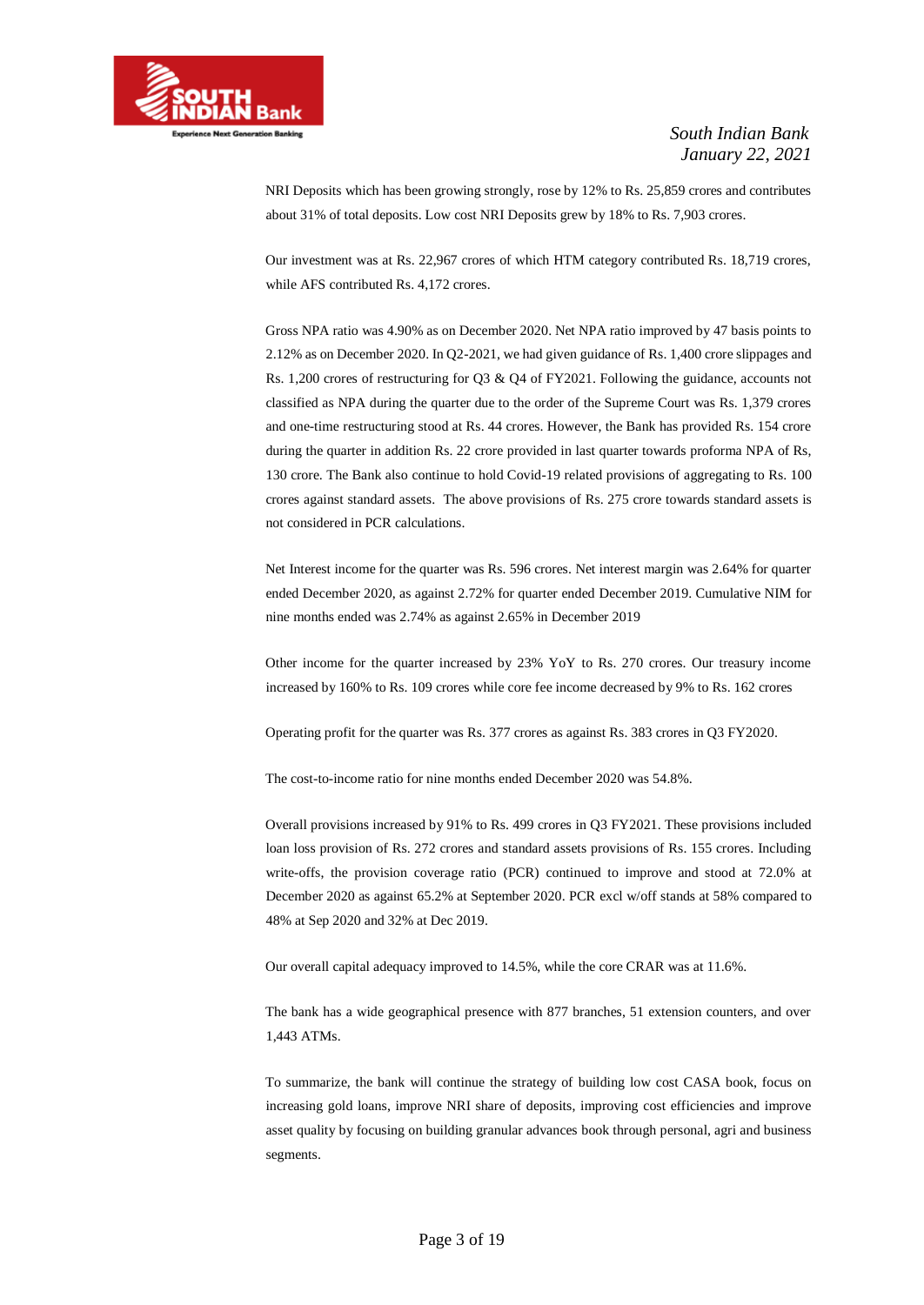

With this, we open the floor for questions. Thank you.

**Moderator**: Thank you very much. We will now begin the question and answer session. First question is from the line of Lalit Deo from Equirus. Please go ahead.

Lalit Deo: I have two questions on the asset quality. Sir, so in the presentation, it was mentioned that our overall slippage guidance for FY2021 is around Rs. 1,600 Crores, while the pro forma NPA as of 3Q FY2021 is Rs.1507 Crores. So is it fair to assume that the slippages in the fourth quarter will be limited to this? Or will there be any additional slippages?

- **Murali Ramakrishnan**: Yes. So the pro forma NPA as at December 2020 is Rs.1507 Crores. This includes Rs.535 Crores towards 2 specific accounts, one of which is where there is resolution that has already happened, where we are expecting money to come back by end of January 2021 possibly, and other one is likely to get upgraded from NPA into restructure. From these two accounts, we are expecting a recovery / resolution of close to Rs.400 Crores. This also includes Rs.132 Crores of pro forma NPA, which we had declared in Q2 FY2021. So if you actually look at the actual increase, but for these 2, which got slipped into January, it is less than Rs. 1,000 Crores for this quarter, and we are expecting NPA for the next quarter to be close to about Rs.550 Crores. We expect that the overall number will probably be increasing by maybe Rs.100 Crores or so in NPA. As far as restructuring is concerned, between Q3 and Q4, we expect restructuring to be less than Rs. 1,000 Crores as against Rs. 1,200 Crores, which I presented in Q2 results.
- Lalit Deo: Sir, on the restructuring assets like you have mentioned that you are planning to do a restructuring of around less than Rs. 1,000 Crores. So as of 3Q, we have done only Rs.44 Crores. So the remaining restructured assets, will this be mostly corporate loans? Or is it a combination of corporate, SME and retail loans?
- **Murali Ramakrishnan**: As I said, out of 1 of the 2 big accounts where we are expecting upgrade to happen from NPA into restructuring is, obviously, a corporate account. Yes, the major share is from corporate, and next segment is some business loan and third one is from personal segment.
- Lalit Deo: Sure. Sir, can you give us like the major sectors in the corporate, like which are the sectors from where you are seeing more restructuring?
- **Murali Ramakrishnan**: See, it is running across various sectors. So frankly, with the COVID situation, as you know, it is very few segments, which have revived. So it is a mix of major segments. So I would not particularly say that a specific segment is going to be contributing. It is across different segments.

**Lalit Deo**: Thank you.

**Moderator**: Thank you very much. The next question is from the line of Renish Hareshbhai Bhuva from ICICI Securities. Please go ahead.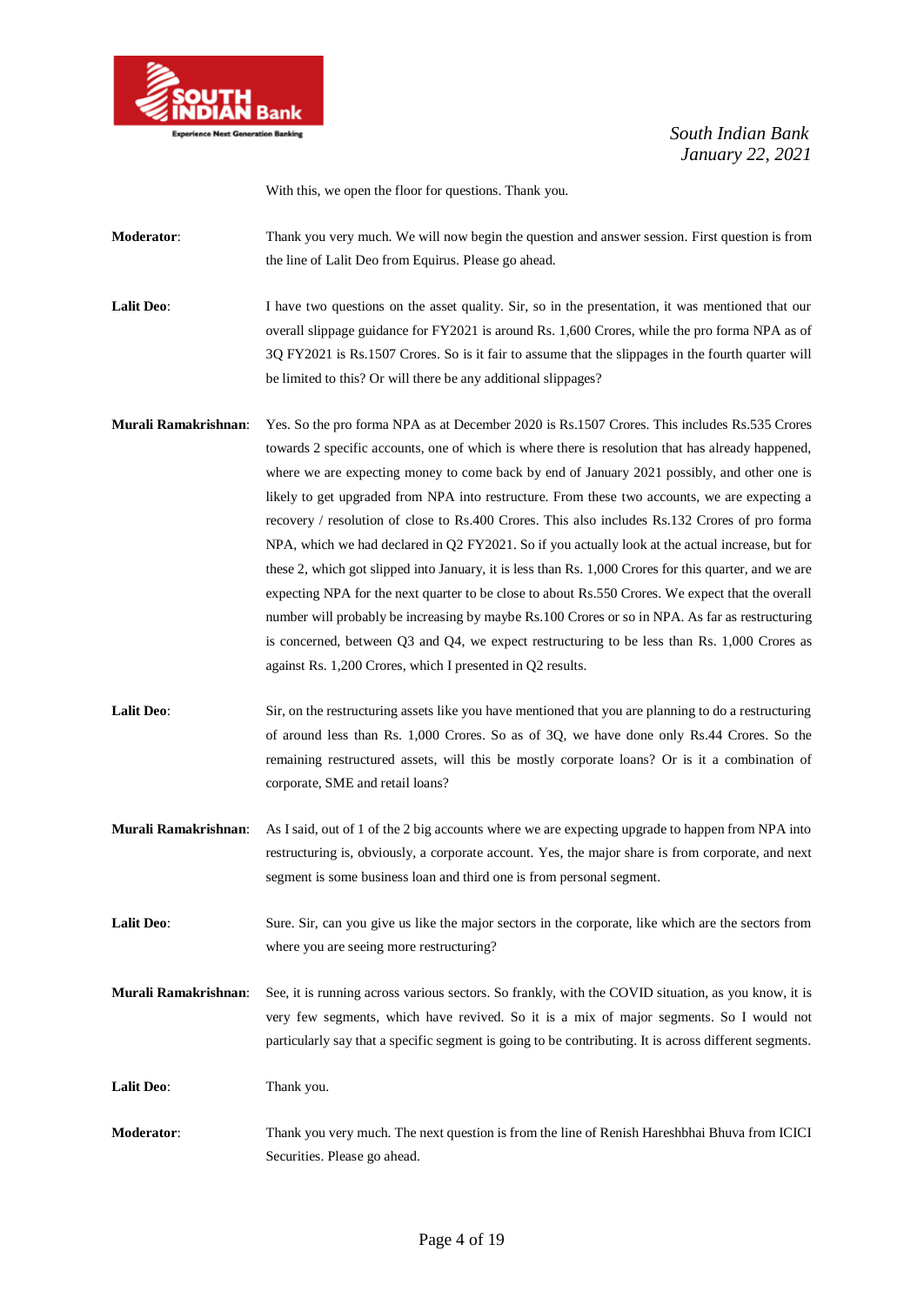

| <b>Renish Bhuva:</b> | I just require the couple of numbers. One was on the interest reversal side. What was the number<br>you said, Sir, on the interest reversal side?                                                                                                                                                                                                                                                                                                                                                                            |
|----------------------|------------------------------------------------------------------------------------------------------------------------------------------------------------------------------------------------------------------------------------------------------------------------------------------------------------------------------------------------------------------------------------------------------------------------------------------------------------------------------------------------------------------------------|
| Murali Ramakrishnan: | Rs.73 Crores.                                                                                                                                                                                                                                                                                                                                                                                                                                                                                                                |
| <b>Renish Bhuva:</b> | Rs.73 Crores. Okay and any number? I mean, what sort of margin impact we have seen because of<br>interest reversal?                                                                                                                                                                                                                                                                                                                                                                                                          |
| Murali Ramakrishnan: | If you look at our numbers for $Q2$ , the total income for $Q2$ was Rs.903 Crores, which included net<br>interest income of Rs.663 Crores and other income of Rs.240 Crores. For Q3, net interest income<br>is Rs.596 Crores and other income of Rs.270 Crores, adding up to Rs.867 Crores. So in net interest<br>income, if you see, it has dropped from Rs.663 Crores to Rs.596 Crores, which is Rs.67 Crores<br>drop. The impact of Net Interest Margin due to Interest reversal will be 11 BPS on a cumulative<br>basis. |
| <b>Renish Bhuva:</b> | So basically, should we consider this as a one-off quarter in terms of margin? Or what explains the<br>maybe sharp drop in the yields? I mean it is largely because of the interest reversal.                                                                                                                                                                                                                                                                                                                                |
|                      | $\mathbf{r}$ and $\mathbf{r}$ and $\mathbf{r}$ and $\mathbf{r}$                                                                                                                                                                                                                                                                                                                                                                                                                                                              |

- **Murali Ramakrishnan**: Yes. As per the guidance given by me, for the fourth quarter, we are expecting another Rs.550 Crores of likely NPA, and there is Rs. 850 crore of restructuring. So obviously, if you are estimating NPA, there will be an interest reversal which will happen for such accounts, but we also believe that like the way we have worked this quarter, there will be definitely improvement in terms of our yield from the assets, which we will be building. So with that, we believe that the impact may not be as much as the reversal, which happens, it will be probably muted compared to that. So I would probably say that Q4, always, I look at Q3, Q4 together as a block because these are the two quarters just after the lockdown. So hopefully, by April, when the economy also starts reviving, we will be expecting asset growth to really kick off from there. This is in line with the strategy also which I had laid down. So as with our strategy, as we build our assets book, we believe that the traction in NII will start happening, but that certainly for Q4, you will see impact of interest reversal to the extent our pro forma NPA, which we are envisaging for Q4.
- **Renish Bhuva**: Got it, Sir, and Sir, the next question on this fraud account provisioning, which is Rs.70 Crore, which is fully provided also. So Sir, if I recall, I mean, so once in a year, we have such sort of provisioning on the fraud account. I mean, every year, we have around 100, 150 sort of fraud accounts being identified and provided for. So Sir, since you have joined, what is the risk management practices we have changed to sort of get away with this fraud account, what is happening currently, which is actually hitting up our P&L significantly over the last two to three years?
- **Murali Ramakrishnan**: Excellent question. So I would put it this way. See, fraud account which we had provided for this quarter, we had a choice of providing it over next four quarters. As you know, once we declare an account as fraud, we have a choice of providing it over four quarters, but we decided to take the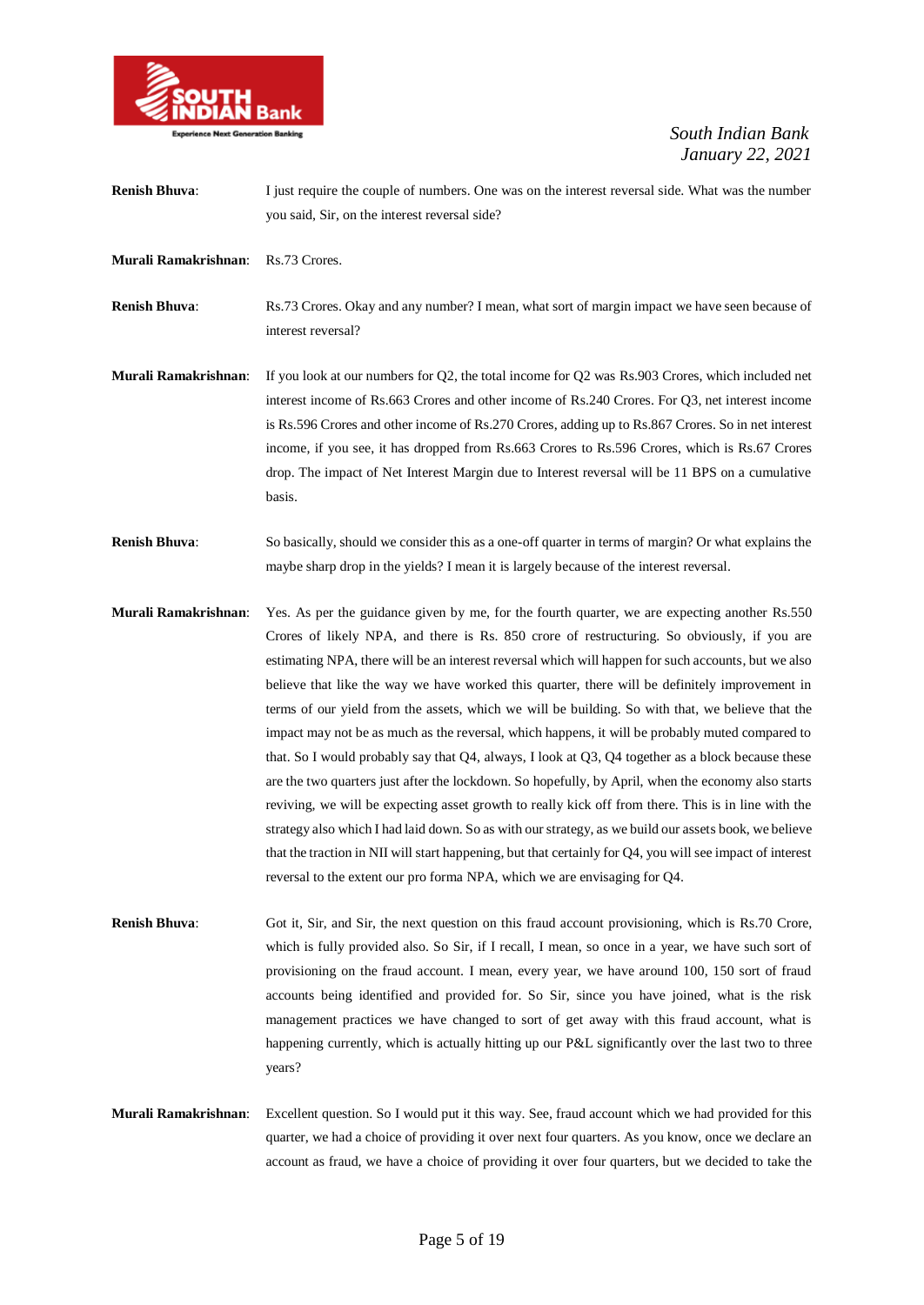

full hit in this quarter itself for two of those accounts. That only has led to this amount which I had mentioned in my opening remarks. With respect to the changes which I am planning to do or which I have already started doing to really reduce the impact of fraud going forward, see, frauds, broadly, you can say that there are 2 kinds. One is credit frauds happening due to things happening in the account. Once the account start deteriorating, there are things which typically in counterparty does, which probably would fall into the definition of fraud as per Reserve Bank guideline. That makes the consortium of banks to declare an account as RFA, and then once an investigation happens, they then call it as fraud. So that is one thing which happens due to credit-related frauds, which keep happening. The second one is, of course, fraud related to the internal as well as customer frauds, which are more of retail in nature. I would say, first one is corporate in nature, where we are talking about deterioration is happening in the counterparty and therefore, counterparty doing things which are not ethically right. For that, one way to have a good control over that is by through an efficient asset monitoring. So therefore, we need to have a quality asset monitoring and I have definite plans of doing that, and we have already started strengthening them. This is basically to have an operations supervision on how each account will be behaving and having a closer look at how the account is behaving and whether the cash flows are indeed happening, whether the debtors are really moving in the right direction. Because this is where typically, I have seen in my experience some of us committing unethical practices. They have realized that some debtors not coming in, they can probably manage it for 1 or 2 quarters, and therefore, they do things which are not ethical, which is not generally noticed, and over a period, it deteriorates into irreconcilable situation. The only way to have operations supervision on that is to do good account monitoring. So that is one thing, which we are strengthening. The second one is to ensure that the quality of underwriting, where you look for abnormalities or discrepancies in the documents getting submitted. So you are having a good hold on what is getting misrepresented through cross-checks, etc. That comes through improving the competency in terms of quality underwriting. So we are taking definite steps in improving the quality of underwriting. In fact, as I am talking to you, we have just finished training of our entire SME team on sourcing and underwriting good quality proposals. Similarly, we have already, in half way through in terms of developing credit models prepared by consultants who are working closely with us in the retail as well as in SME area to ensure that the deals, which actually passed through the muster of quality underwriting, will only be approved and sanctioned and on-boarded. So once you spread out the balance sheet and P&L, which you get, and you can easily figure out what is being misrepresented because you can crosscheck that through various other numbers, which has to correlate with each other. So it is a question of improving technology to have a better understanding of the transaction; two, to increase the competence of the team, which is looking at it; and third, sensitizing the entire team, which is involved both in sourcing and underwriting to look out for this. I think once the sensitization happens and people actually start applying this, my endeavor is that it will definitely help in identifying frauds much before they worsen, and also, we can probably eliminate them not onboarding them in the first place. So these are some of the short to medium-term measures which I am taking, and other big thing, which I am planning to do is also that we are creating a separate operations division, which is distinct from sales, distinct from credit, distinct from risk, where operations will not obviously carry any of the sales target, we will be focusing only on what are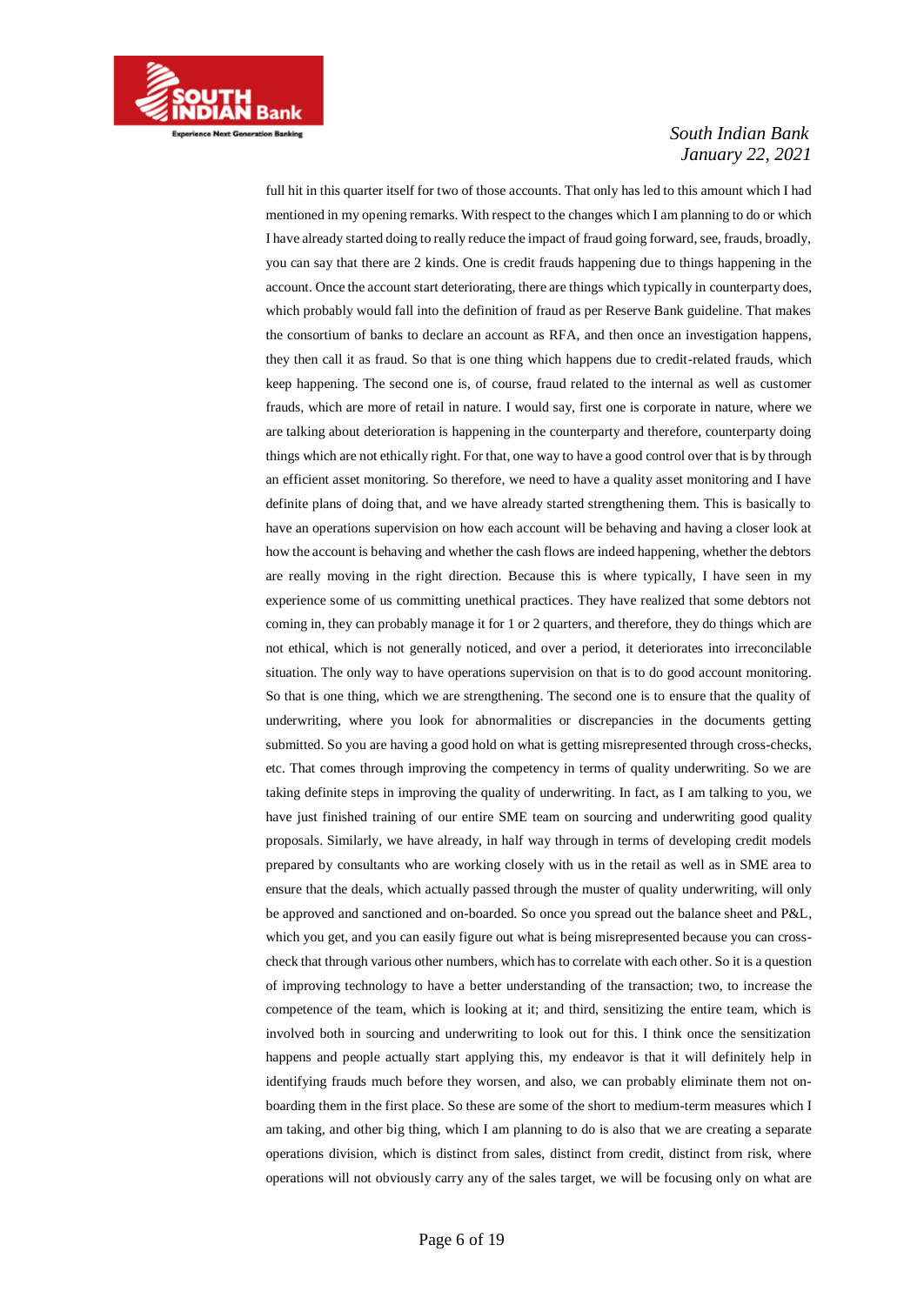

the pre-disbursement conditions and how, whether all the terms and conditions have been met with before money gets disbursed. So all that checks, which we are expected to do, before we lend money or before we start looking at the repayments of the customer that will be done by an exclusive team, which does not carry any of these deliverables. So like the way it is done in some of the larger banks and investment banks, we are creating that division. So that will access a watchdog from not letting in anything which is not in the right way of doing things. So these are some of the measures, which I am taking.

**Renish Bhuva**: Right. So Sir, this redefined business operations, I mean, when it will be, get fully implemented and when we will see coming through from these initiatives, Sir from next year onwards?

- **Murali Ramakrishnan**: We have already appointed a Head of Operations who is likely to join in the next couple of months, probably within a month or so, and obviously, the bank has been running for many years. So there is an operations activities and processes which are there. So it is just fine-tuning them to create a separate vertical under him. So once he joins, with the existing team, which is already involved in these operations, we will be clearly creating a retail asset operation, retail liability operations, which will ensure that as far as liabilities are concerned, all the KYC checks are done properly before on-boarded an account. As far as asset is concerned, all the pre-disbursement checks will be done and sensitization will happen to the business teams. All that will start happening simultaneously. So good progress is happening there, and I am sure that this is in tune with what I spelt out as my strategy. So from April onwards, we will start seeing impact of those changes, where we are doing business.
- **Renish Bhuva**: Got it Sir. Thanks a lot for such a detailed explanation. That is it from my side, if I have any other questions, I will come back in the queue. Thank you.

**Moderator**: Thank you very much. The next question is from the line of Deepak Poddar from Sapphire Capital. Please go ahead.

**Deepak Poddar:** I just wanted to have some comments from your side on the credit cost in the next quarter and the next year.

**Murali Ramakrishnan**: Yes. So credit cost, as I said, we are expecting, slippages of about, estimated slippages about Rs.550 Crores for Q4. So in all, we are talking about credit cost to be around 2.2% for the full year. That is what we are looking at.

**Deepak Poddar:** For FY2021?

**Murali Ramakrishnan**: That is right.

**Deepak Poddar:** So 2.2%, okay, and what about the next year?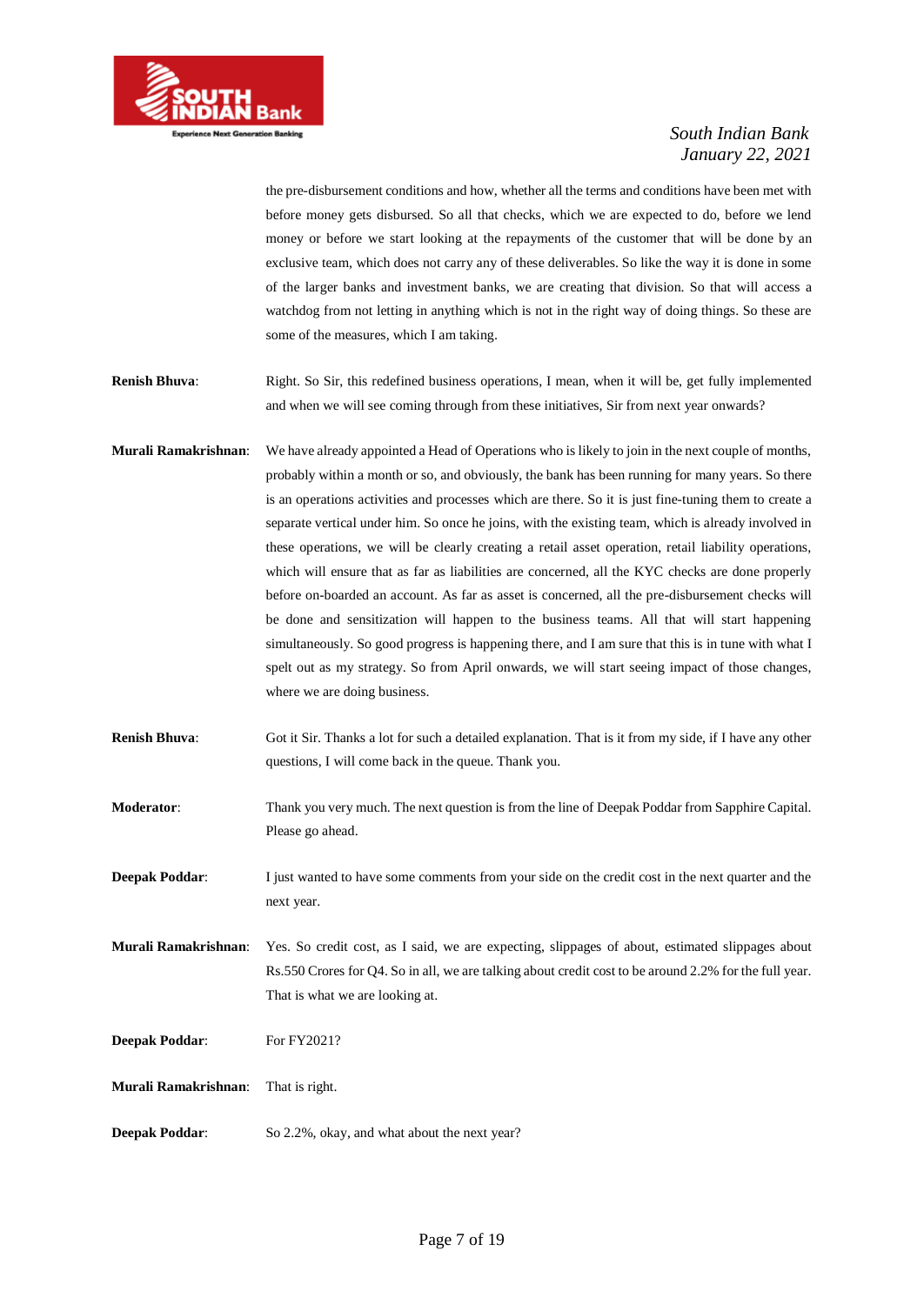

- **Murali Ramakrishnan**: Next year, see, there are a whole lot of changes, which we are doing. As you know, I have laid down a strategy of building retail book plan. So the composition of the business is going to change dramatically in the next year. So therefore, I would not hazard a guess now, but we would, definitely, manage the existing book of corporate business segment and whatever little we have done in the retail, and I feel that the slippage, which has been at about 2.2% plus, I would probably expect similar slippage from the existing book, but then whatever new book which we are going to add, we would want to add a quality book, so that, overall, the impact is less. I would not hazard a guess now because the composition of the book is going to be changing.
- **Deepak Poddar:** That is it from my side. Thank you very much.
- **Moderator:** Thank you very much. The next question is from the line of Utsav Gogirwar from B&K Securities. Please go ahead.
- **Jai Mundhra:** This is Jai here. So Sir, first question, you are talking about the new hire as in Head of Operations. Any other hires that you can specify that you have hired and probably they are joining?
- **Murali Ramakrishnan**: Yes. All the key lines, which I am talking about, whether it is unsecured loan, home loan, then analytics head, collections head, credit head, all these have been already recruited and given offer. So they are expected to join in the days and weeks to come, operations head as well.
- **Jai Mundhra:** Now, Sir, question on asset quality if I look at the Slide 19, which says the collection efficiency at 89%. Just to understand this correctly, Sir, if this is broadly similar across SME, commercial, corporate or is there any variation in that 89%, roughly broadly, it will also help.
- **Murali Ramakrishnan**: Yes. Actually, it is broadly, see, if you look at, one trend which I just want to spell out is that if you recall in the last Q2 call, I mentioned about retail being particularly better than the business and other segments. So, and also one thing which we noticed is that whenever it is falling due in a month, for that month, the recovery is on an average about 80% to 85%, but then 1 month from then and 2 months from then, we are seeing that recovery percentage is as a high as 95% plus for many of the products. So, but if you really ask me how much is the percentage in each of the segments, I mean, just to give you some indication, housing is around 93%, mortgage is 91%, vehicle is about 94%, corporate is at about 91%, business is about 88% and others are at about 79%. So overall, it is about 89.5% is what we are seeing. This used to be 92% for last year Q2. So it is a drop of about 2.5% or so.
- Jai Mundhra: Right, Sir. So the second follow-up, Sir, is, so the collection is in the 89%. So in a way, as of December, the total overdue book, right, SMA-0, 1, 2 is around 10.5%, 11%, right?
- **Murali Ramakrishnan**: You see, what happens is, as it is a very dynamic book, I think it is important to understand what we are doing to manage SMA-1 and 2 book. Your question is a valid question. So spell out exactly what we are doing to control this book. See, as I am talking to you, every week we take stock of what is happening in SMA-0, SMA-1, SMA-2 book of the entire portfolio, both in the corporate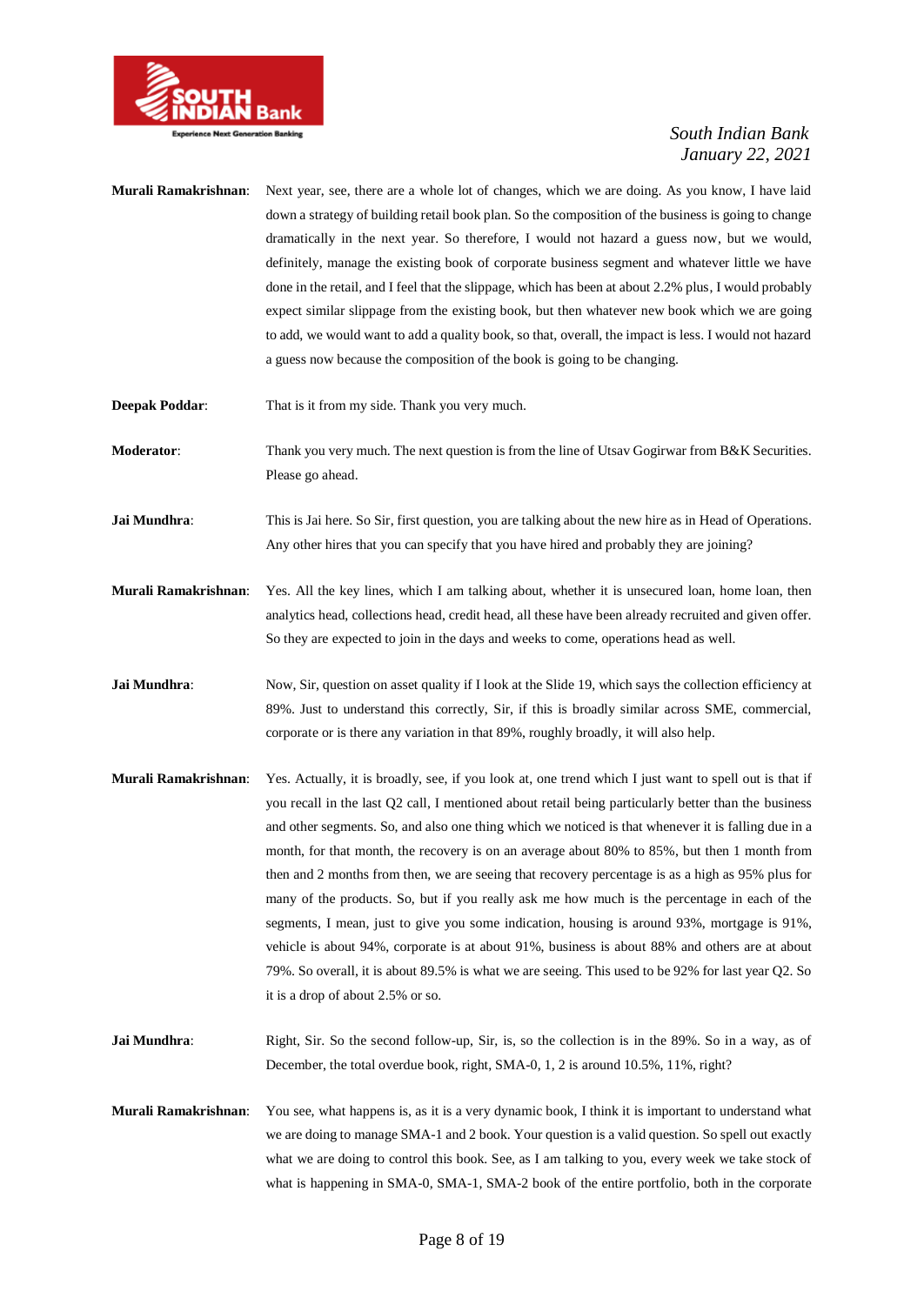

and retail side. So the way SMA-1 and SMA-2 will get built up is through the slippages from SMA-0, and any recovery happening in SMA-2 will get upgraded to SMA-1. Similarly, if more recovery happens, then it will fall in SMA-0, and if any deterioration happens, it slips into NPA. So what we are clearly concerned about is how much of slippages will happen from SMA-2 to the NPA book that we have looked at all the individual segments, and we are estimating that it is likely to be about Rs.550 Crores for Q4, and historically, what we are seeing in restructured book is because that is another area where today, restructured book could be in SMA-1, SMA-2, it could be any of those, and therefore, there is, one another thing which we should be concerned about is, how much a restructured book will not actually behave the way we are restructuring, how much of that will slip into NPA. So this is another area, which can impact your overall NPA percentage. So what we have seen is historically, it has been at about, I mean, earlier days, I am saying it was slightly at about higher level about 30%, 40%, but last 2, 3 years, we are seeing it will be close to 25% to 30% range. This time, after I joined, the way I am going about restructuring is to really look at each of the cases with the cash flows, with the business model. So we are indeed restructuring only those cases which we probably believe will behave, but having said that, obviously, environment is something which you cannot have control on. Therefore, we are expecting slippages to anywhere between 25% and 30% to happen even from the restructured book. So overall, the estimate which we are giving for Q4 is Rs.550 Crores towards NPA and about Rs.850 Crores of restructuring is likely to happen. We have not done too much of restructuring as of Q3 end. So restructuring book, which I had estimated Rs. 1,200 Crores by end of Q2 call, I am expecting a bulk of that about Rs.850 Crores to be done by Q4.

- **Jai Mundhra:** All right. So I think the way to understand is 11% overdue book, Rs.550 Crores, let us say, which is 1% of the total loan book may slip and Rs.900 Crores, which is, let us say, additional 1.5% may get restructured. The rest will not change bucket, right? That is the understanding that they may remain overdue, but probably will not slip.
- **Murali Ramakrishnan**: Yes, correct, correct. Yes.

**Jai Mundhra**: Okay. Okay. Yes. So that is that, and just a clarification, Sir. So the way to understand March 2021 number of Rs.1600 Crores is the gross number, right? I mean, as you have said, that Rs.400 Crores recovery, this is net of that number in a way?

**Murali Ramakrishnan**: Yes. For the full year of Q3, Q4, put together. You are talking about the NPA guidance, which I had given from the moratorium book, right?

**Jai Mundhra:** Right.

**Murali Ramakrishnan**: Yes. So that takes care of it Rs.400 Crores. Not Rs.400 Crores of recovery, it is about Rs.285 Crores of recovery and Rs.115 Crores of upgrade from NPA to restructuring.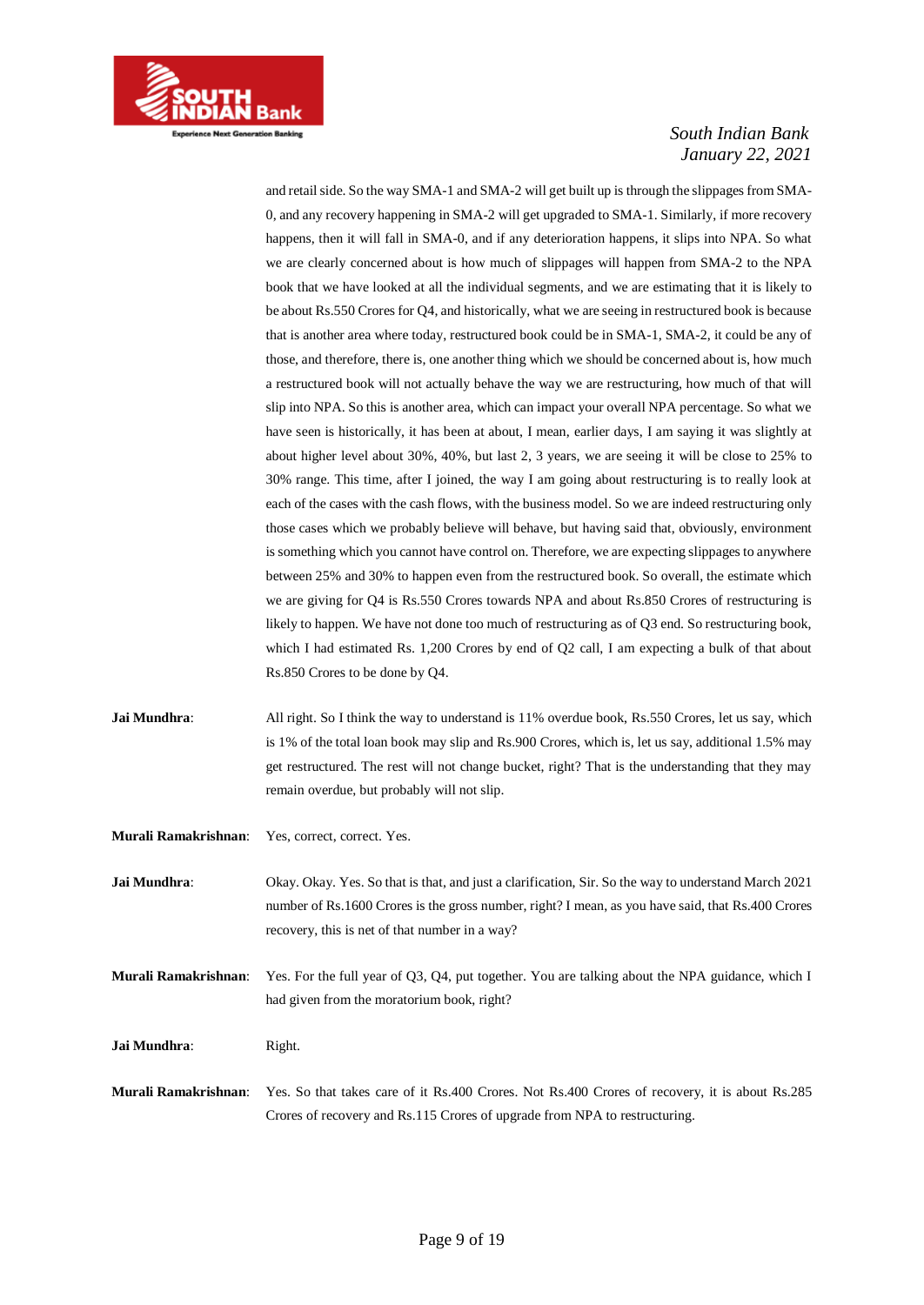

| Jai Mundhra:         | Okay, Sir, and just last 2 things, Sir. If you can specify the sector of these 2 probable restructuring<br>and probable resolution and the fraud account.                                                                                                                                                                                                                                                         |
|----------------------|-------------------------------------------------------------------------------------------------------------------------------------------------------------------------------------------------------------------------------------------------------------------------------------------------------------------------------------------------------------------------------------------------------------------|
| Murali Ramakrishnan: | You are wanting to; sorry I did not understand your question. You want to know the names of the<br>accounts.                                                                                                                                                                                                                                                                                                      |
| Jai Mundhra:         | Names, no Sir. Sector will also help.                                                                                                                                                                                                                                                                                                                                                                             |
| Murali Ramakrishnan: | Sector, okay. The one which we are expecting the resolution to happen by January is East-based<br>Company, and it is in cement business and the one which is getting upgraded from this thing is<br>retail.                                                                                                                                                                                                       |
| Jai Mundhra:         | The fraud account is the jewelry account?                                                                                                                                                                                                                                                                                                                                                                         |
| Murali Ramakrishnan: | No. Fraud account is large infra.                                                                                                                                                                                                                                                                                                                                                                                 |
| Jai Mundhra:         | Right, Sir, and the last thing, Sir, restructuring, is there any, what is the interest accounting? I mean<br>do we keep accruing interest on restructuring. Or is there any, I mean, we do not accrue the interest<br>on restructuring, so that was the last one.                                                                                                                                                 |
| Murali Ramakrishnan: | The way restructuring will be done is, whichever is the interest overdue, we will do it as FITL, and<br>then we expect them to pay as per the revised repayment structure, and it will then follow regular<br>criteria. I mean if it does not get paid, then it will get slipped into bucket, and then it will become<br>NPA if it across the 90 days.                                                            |
| Jai Mundhra:         | In a way, it will keep accruing, but if they do not pay, you will create an FITL, so provisioning is<br>adjusted.                                                                                                                                                                                                                                                                                                 |
| Murali Ramakrishnan: | Yes. Once we restructure, we need to provide immediately as per, 10% as per the COVID<br>provisioning norm. So that will happen. Then we will keep monitoring the account as per the<br>revised cash flows, which were envisaged in the revised repayment structure, and then it will follow<br>the regular bucket movement, SMA-0, SMA-1 and 2, etc., and we will keep providing as per the<br>bucket movements. |
| Jai Mundhra:         | Great Sir. Thank you and all the best.                                                                                                                                                                                                                                                                                                                                                                            |
| <b>Moderator:</b>    | Thank you very much. The next question is from the line of Sreesankar from InCred. Please go<br>ahead.                                                                                                                                                                                                                                                                                                            |
| Sreesankar:          | I have a couple of questions. The first question is, thanks for the guidance for March 2021, but at<br>the same time, I do not know whether you answered this question earlier, what is our SMA-0 plus<br>1 plus 2, our total outstanding today as at December? And I am sure that SMA-2 will have, because                                                                                                       |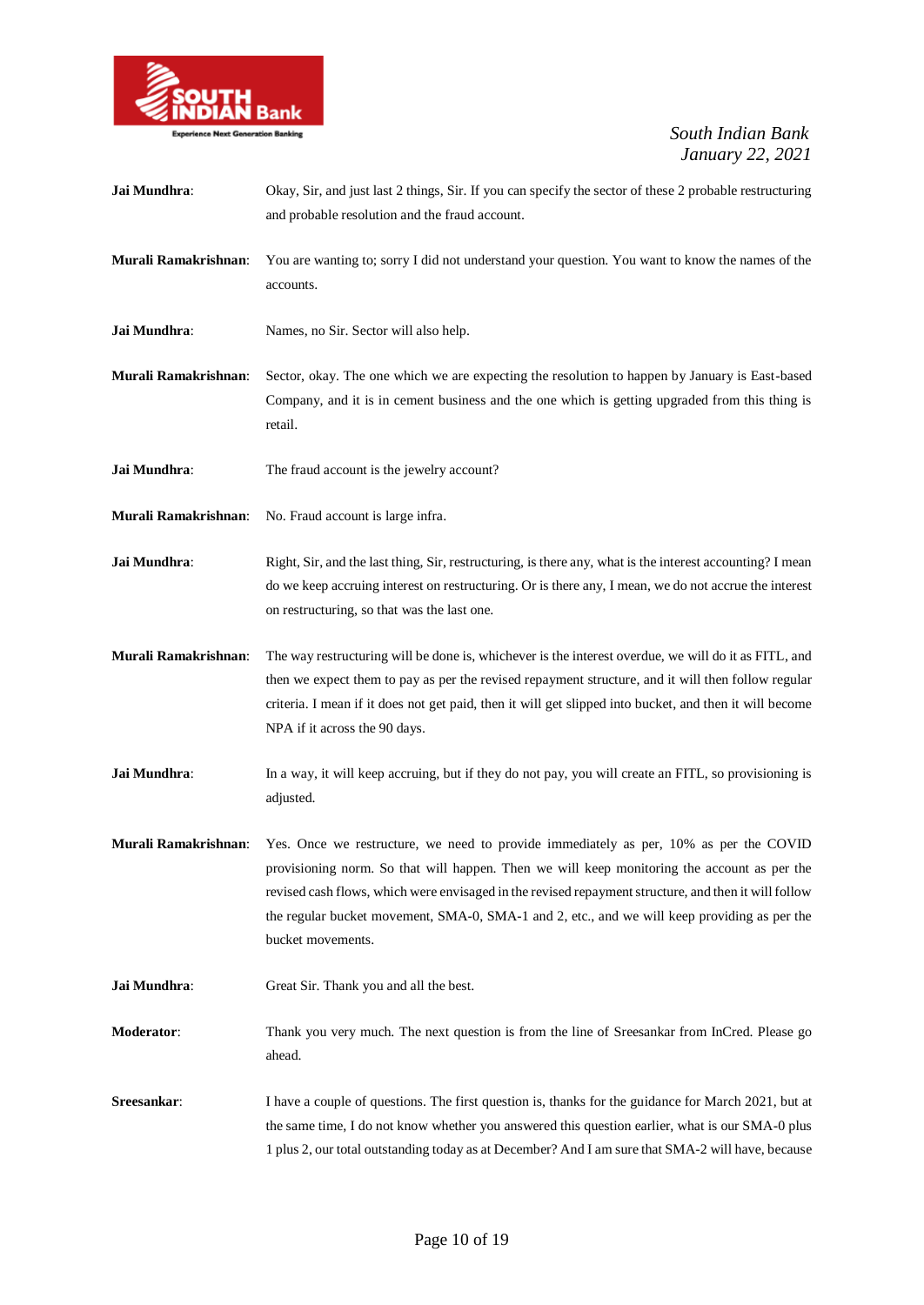

of the current guidelines, it may have more than 90 days also life in SMA-2. So what is your total? Can you give a breakup?

**Murali Ramakrishnan**: No, we can broadly say that, as I said in my earlier reply, SMA-1, and SMA-0, 1 and 2 and NPA, is looked at as a dynamic book, which we keep reviewing every week. So if I give a number also, it is a number as of, let us say, December 31, for which I have already told how much is the NPA, how much is the likely restructuring and what is the provision NPA, which we are carrying and also the provision, which were made towards those pro forma NPAs. So it is a dynamic number. Therefore, I would probably say that the COVID restructuring, what we have done is only Rs.44 Crores as of Q3 end, which we will probably be doing about Rs.850 Crores in Q4, and pro forma NPA as of Q3 end is about Rs. 1,507 Crores, which includes that Rs.535 Crores of 2 accounts, where we are expecting recovery/upgrade of Rs.400 Crores and additional proforma NPA of about Rs.550 Crores. So if I were to really say from SMA-1 and 2 book, what will happen to those book in terms of having an impact in provisioning is something which I am giving guidance for. I think that should be good enough to sort of understand where we are, right?

**Sreesankar:** Okay, and see, Sir, you have bit the bullet this quarter by taking a large amount of provisioning, thereby probably reported a loss. Do you think that this ethical reaction, to me, it is only a book entry, which should have happened long back? Do you think it will impact your liabilities account, Sir?

- **Murali Ramakrishnan**: Fraud account where you have taken a full hit, you are asking whether it should have been done long back. Is that what you said in your question?
- **Sreesankar:** No, no, no. The entire provisioning, our PCR has been extremely low when compared to the peers in the market. So that was one issue, which has got addressed to a great extent, but my question is, do you think that this is going to have an impact on your liability customers? Because a loss from the bank is probably not something that customers probably would not have taken care. So have you addressed it with your large liability customers? And do you think that our deposit growth of 8% or so is reflection of continued trust. So now that is not going to be an issue going forward?
- **Murali Ramakrishnan**: No. See, look at it this way. This COVID, I mean, if you want to really look at, probably my answer will be a little longer, and so you need to have patience for hearing me out. The year which ended, is an unprecedented situation, where the entire banking system was going through lockdown situation where customers were asked not to make any payment during that period, and depending on each bank's announcement, x number of customers opted for moratorium, and we also offered it to everybody and about 56% of our customers chose to avail moratorium, and this got lifted in August end, and therefore, then this is the first quarter after the moratorium got lifted because in the Q2 quarter, we had only 1 month of recovery happening. So that is the reason why we gave upfront to what we estimate from our assessment of the book which we are carrying. We gave an estimate of how much is likely to deteriorate over the next 2 quarters and over the subsequent quarters. I had mentioned clearly that 10%, which is about Rs. 1,700 Crores. We said that Rs. 1,400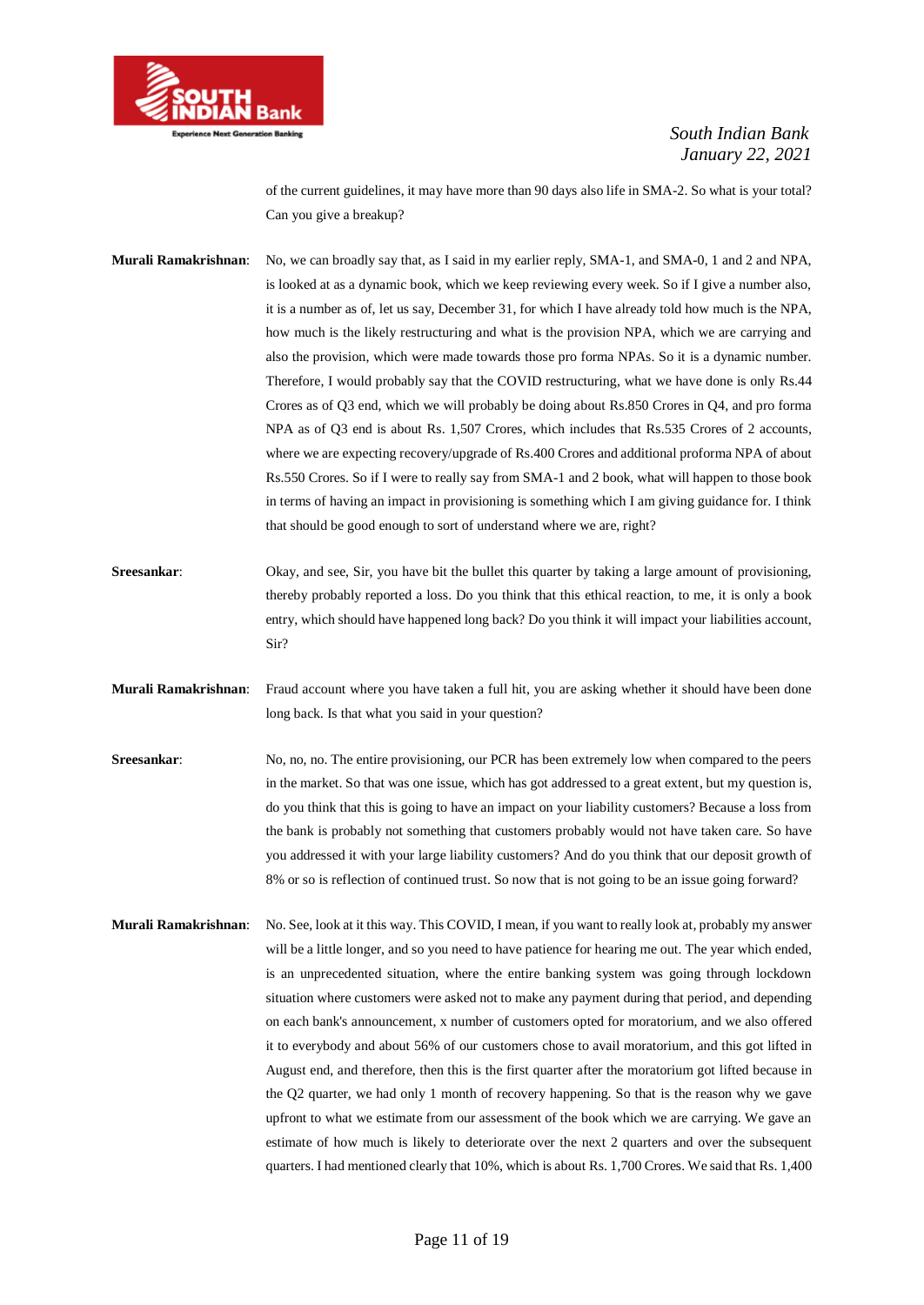

Crores of that will likely become NPA in Q3, Q4 itself, and then we expect another Rs. 1,200 Crores to be restructuring. So this announcement has been made very clear, and we have been transparent in telling that and after that, we have seen our deposit growth. So, and our deposit growth is not something, which has happened now. I think we have a terrific franchise of retail deposit base for decades, and the customers of this bank has been extremely loyal to this bank, and we are very thankful to them, and we are very fortunate to have a very stable franchise of retail deposits, and what we have done over there is also to reduce the impact of bulk deposits suddenly moving out and creating a fluctuation in our deposit base. We have consciously de-grown our large corporate, I mean, large deposit book, and despite de-growing happening there, overall, our deposit continue to show growth. This is one side. The second side is on the CASA, where you can very clearly see that our savings account deposit is going up and that has led to overall CASA growth. I would tend to think that by making it very transparent and clear, I think the credibility of the institution definitely gets built as we keep coming up more and more in terms of what we actually are doing and what we are actually doing to improve our franchise and improve our brand positioning. This will only help more and more customers to start putting more and more deposits is my reading of the situation. So I would tend to think that the more we are closer to what we are announcing in the sense that based on our estimates, the more we stick to that, I think, we will be definitely building a lot more trust with our stakeholders, and deposit holders are indeed one of our strong pillars of this bank. So, we are expecting things can only improve going forward.

**Sreesankar:** Thank you very much Sir.

- **Moderator**: Thank you very much. The next question is from the line of Rohan Mandora from Equirus. Please go ahead.
- **Rohan Mandora:** Sir, I just wanted to get a sense on the pro forma NPAs that we are having, what is the provisioning that we have created against those?
- **Murali Ramakrishnan**: 15%. Like in NPA, which we carry 15% for year 1, we have provided 15% on that, and we have also done the interest reversal for the entire pro forma NPA cases.

**Rohan Mandora**: This 15% is part of the Rs.225 Crores COVID provision that we are carrying? Or is it part of the provision there?

**Murali Ramakrishnan**: No, it would not come under the PCR. This is part of the Rs.225 Crores which you talked.

**Rohan Mandora**: Rs.225 Crores. Okay.

**Murali Ramakrishnan**: We were calling that COVID provision. In Q1 and Q2, we were talking about COVID provisioning across the banking. So it continues to be proved under that because still we cannot call them as NPA. Therefore, we cannot put it under provision of NPA, so it is a pro forma NPA provisioning, which is added to sort of COVID provisioning.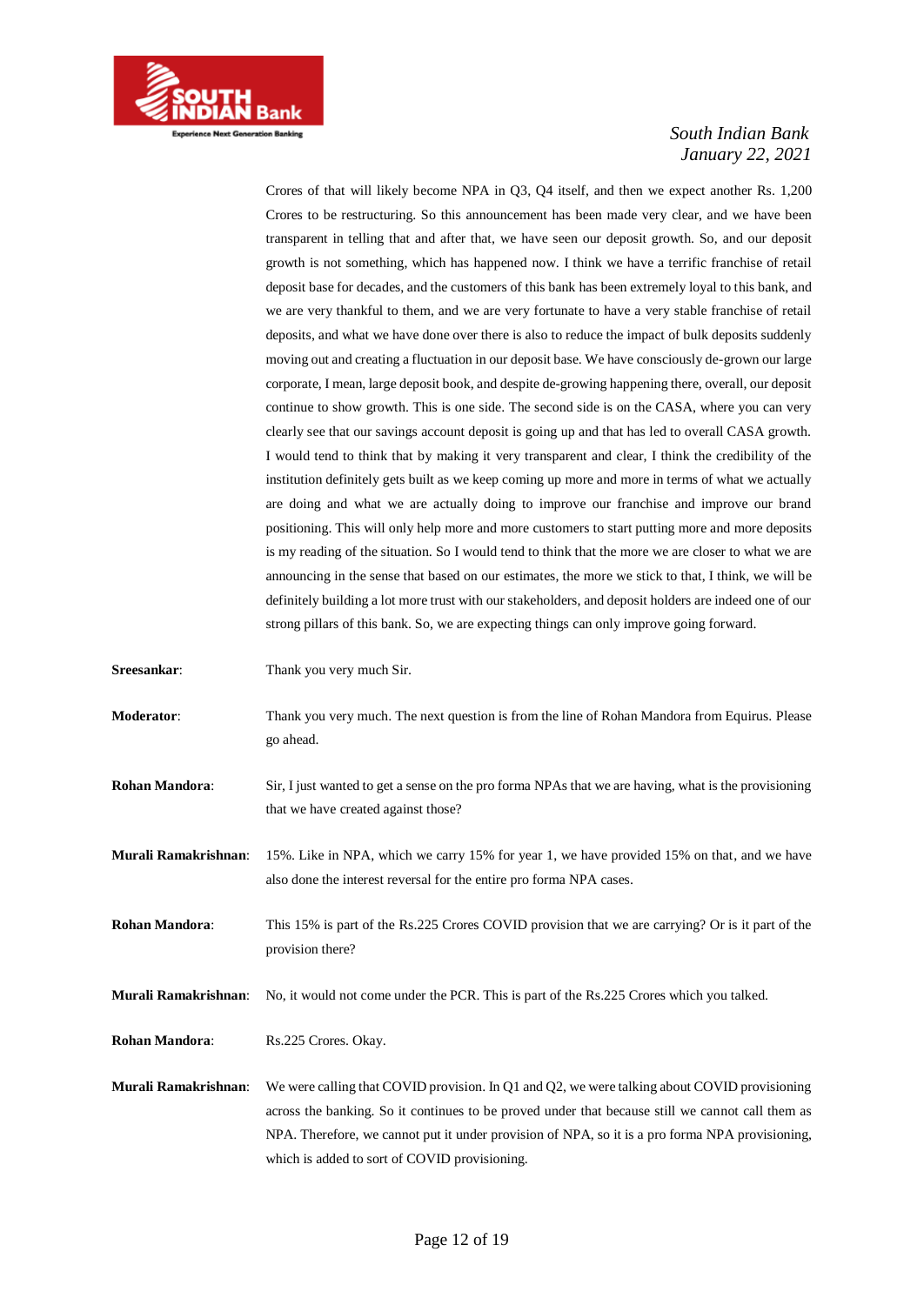

- **Rohan Mandora**: Sure, Sir, and in terms of like incrementally, after, say, the current financial year, when we enter to next year and going ahead, as a provisioning policy or incremental slippages, would we be broadly calling what the RBI is doing or like some banks are doing where they are looking at the LGDs from those slippages and then making adequate provision upfront? So will we like to change that policy? Or as of now, we are thinking of continuing with the RBI provisioning guidelines in FY2022 onwards?
- **Murali Ramakrishnan**: Yes, we will be following regulatory guideline on them, and in our estimate, if we firmly believe that recovery from a particular account is going to be worsen, we will go ahead and provide more. Like what I had indicated earlier, in the fraud account also, we had a choice of providing it over 4 quarters. So we did not go by regulatory requirements. We wanted to provide fully, so that we are taking care of that. I mean one of the reasons, which also prompts us to be very prudent on that is to improve our PCR, which this is one of the areas where the bank traditionally has been having issues. So we want to address that head on.
- **Rohan Mandora**: Thanks a lot.
- **Moderator**: Thank you very much. The next question is from the line of Sharvari Joshi from Trivikram Consultants. Please go ahead.
- **Sharvari Joshi:** So my question is regarding the loan book. So this quarter, there has been a decline as you mentioned in your commentary that mainly due to the corporate book decline. So I just wanted to get the sense of how to look at the loan book going forward for, say, FY2021 and 2022? And what segments do you think would be the drivers for growth for the future?
- **Murali Ramakrishnan**: This has been spelt out in detail in my strategy document, which is there in our site also. So as a stated strategy, we are going to be growing our retail, MSME, SME and agri book, and we will have a calibrated growth of our corporate book. So where we have given in each of these product lines, how much delta we are growing in terms of book has been clearly worked out, and we have stated that in our strategy document. I suggest that you have a look at that, and I am sure, if you still have any questions on that, I will be happy to take. Right now, I am not carrying the strategy document with me, but I can broadly tell you that we are looking at, for the year 1, which I am saying as starting with April 2021 to March 2022, and then if you compare that with the subsequent years, the growth which we are envisaging in asset is going to be gradual. We are not expecting post-COVID to be having a huge revival. Therefore, we are looking at a moderate growth in all our chosen area of growth for the year 1 and then it will increase further to year 2, and then it will probably be more in year 3. This is also in tune with what I believe is the assimilation of the changed practices amongst the employee base of our organization. So as they get used to the new way of doing things, I am sure the traction on growth of these products will also happen more easily than in the year 1. So that is how we are looking at, by way of directionally for the next 3 years. So we have clearly laid down our, the list of products to be launched in the 3 phases. First phase from April 1 and second phase starting with October, and third phase from April 1, 2022,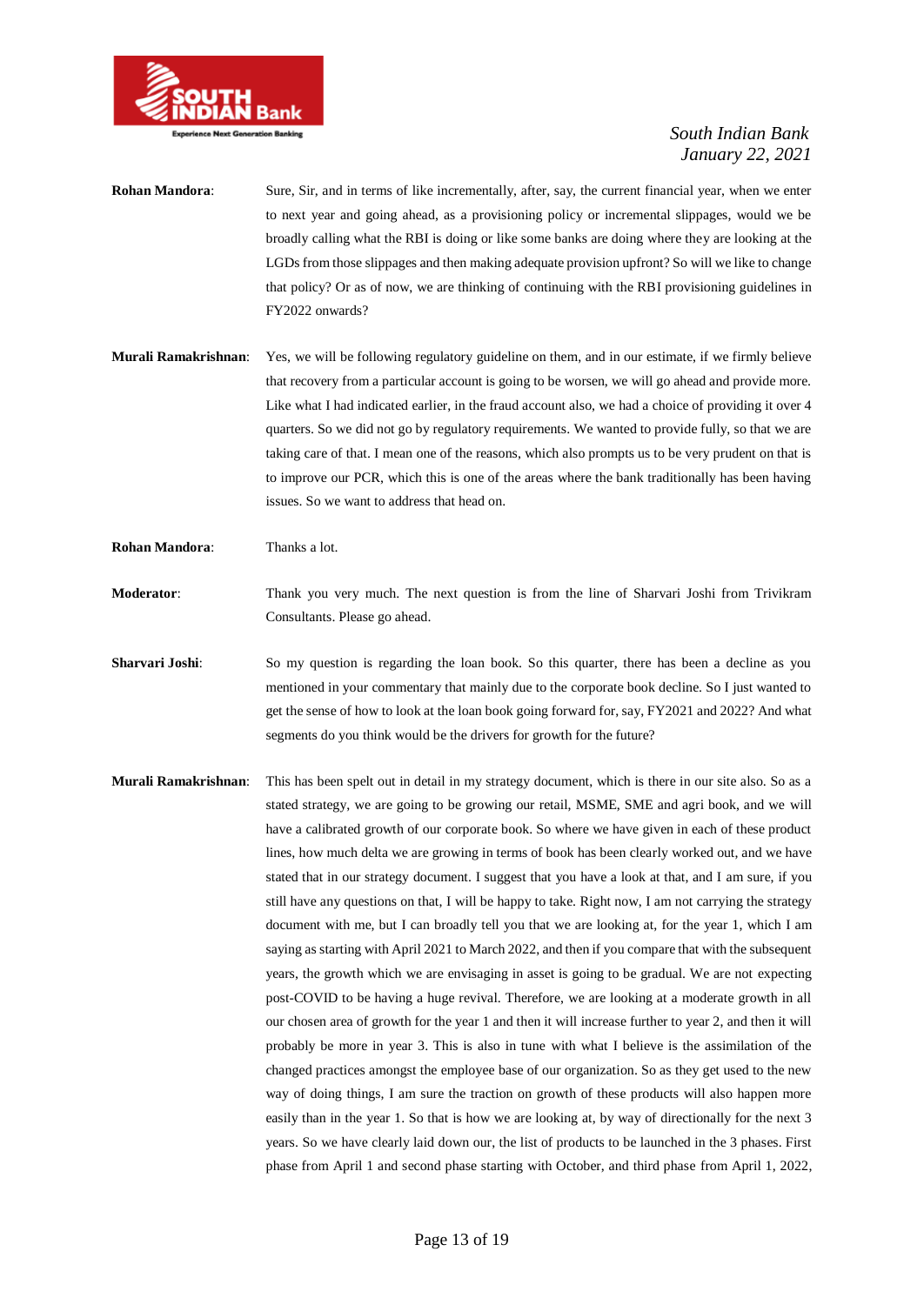

and clearly, these timelines also we will be choosing carefully depending on how well the changes are assimilated by the employees of the organization. So with these new products and with the revised change of processes and the credit models, etc., which I talked about in my earlier reply, we believe that we will be getting traction as we go along in growth of each of these product lines.

**Sharvari Joshi:** Thank you so much.

**Moderator**: Thank you very much. The next question is from the line of Vaibhav Badjatya from HNI Investments. Please go ahead.

**Vaibhav Badjatya:** So just two questions from my side. First is that historically, we have seen your bank raising equity capital at really discount to book as well and discount to the share prices as well, and that is a big hurdle in terms of long-term creation of wealth for the existing shareholders. So just wanted to understand your views on this policy because this kind of creates a catch-22 situation for the existing shareholders, basically to put in more money or to dilute themselves at a substantially lower price. So just wanted to hear your views going forward, under your management, what would be the policy? Secondly, on the credit size side, just wanted to understand the changes that in your credit assessment team, wherever capability to judge, whether quality of the accounts can be substantially improved. Because this is the key here, from a longer-term perspective, what matters is the quality of the lending, and just wanted to understand what changes you have done to improve that?

**Murali Ramakrishnan**: Yes, both are good questions. The first one is this I have articulated a few times in the past also. So we are quite conscious of the fact that when we raise capital, naturally we, there is this apprehension about the dilution of the existing shareholders' interest. Therefore, we are quite conscious of that. At the same time, we also need to look at the institution requirements and look at the other stakeholders' requirement. Therefore, we will be weighing between these two, and then we will choose to raise certain amount, which would help the institution to make the balance sheet stronger. Therefore, in the first tranche of whatever amount we are planning to raise, we are quite consciously choosing not too huge an amount, but a reasonably safer amount to ensure that the institution balance sheet is strengthened, and as we see traction happening in our strategy in the coming years starting with, let us say, April 1, 2021, and if we believe that we are going in the right traction, that is when we will probably raise the balance, a portion of the tranche one, which we are talking about. So we are quite conscious about the dilution aspect, which you talked about, and therefore, it is to take care of the institution's strength that we are doing this, and I believe that as existing shareholders, I am sure all of them would be interested in taking the institution to the higher level of performance, which will happen with making up of capital and with traction happening in the strategies which we have spelt out very clearly. So therefore, it is in no way jeopardizing the interest of the existing stakeholders who have waited this long for making returns in investing this stock. I think it is a question of watching it carefully and tracking the traction of this institution in, the way I am envisaging the transformation to happen, and I believe that if we do the things as envisage and if we stick to what we believe are the right things to do for building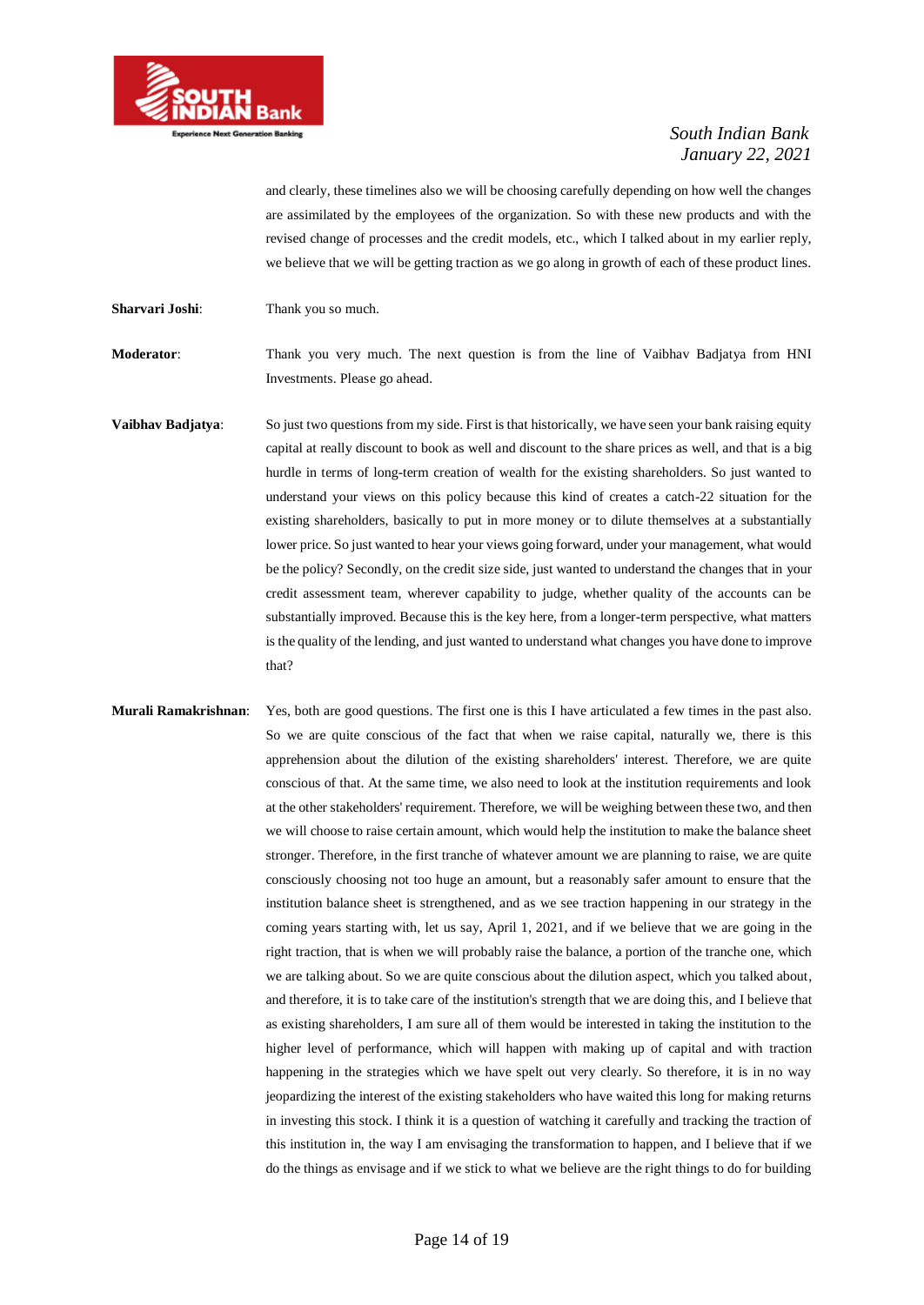

the institutional strength, I am sure there is much to gain for existing shareholders to stay invested. I will limit here, as far as the capital question is concerned. With respect to your second question, I think it is a very important question, and this is something, which is very fundamental to the strategy, which I am spelling out. As you are right, because this institution has actually suffered from provisioning need due to lumpy corporate exposures, which we had in the past and also due to some of those accounts declared as fraud because of various things, which I spelt out in my earlier reply. This has impacted the provisioning of the institution. So though at the operating profit level, the institution has been generating decent amount of operating income, but always the bottom line suffered due to provisioning impact. So to improve that, the way, turnaround happened, where I have had the fortune of doing two-three such turnarounds in my earlier stint in other organizations, it is, there are two things should be taken care. One is how do you manage the existing book, how do you churn the existing book into a high-quality book, for which you need a stronger credit and stronger sourcing skill. So we are going to be focusing upon improving the sourcing skill of our employees, and we are going to be strengthening the way we credit underwrite, which is what I am planning to do both in the areas of retail, SME, MSME, through building credit models with expert's advice, where our business acumen will be put in to ensure that we have the model, which can reasonably predict what is the likely default rate for the book, which you are creating, and we will definitely closely monitor the traction happening in each of this through vintage curves, etc., which we will be drawing through our analytics division to track how well the book is growing. One thing is to say that wait for the delinquency to happen before we start correcting. The other one is to take proactive actions. Once we start to see the trend line of vintage curve, we can start acting much before, it reflects in delinquency going up. So by taking proactive action and with the basing up of credit skills through models as well as training our employees and with analytics capability, I believe that we are doing all the right things to bring traction in the quality of books will be created, but it is a journey because you cannot just make the existing book to suddenly become clean. It must have journey, which will happen as we keep building more and more retail book and more and more MSME book, where the granulation of deals will happen, and we are growing in corporate in a selective way. So that lumpiness and the concentration does not affect our portfolio. So this is a journey which we will be undertaking, and I believe that with the clear milestones laid down for year 1, year 2, year 3, the way we have put in our strategy document, and if we get the act right, I am sure we will be looking at the clean book going forward, in the period which we have envisaged.

- **Vaibhav Badjatya:** So on the corporate, obviously we look at retail and MSME, but on the corporate side, you are not thinking to kind of start again afresh with good credit assessment capability and start corporate lending, that is not on your radar at all?
- **Murali Ramakrishnan**: No. It is in my radar. So there are two things which we will be doing in the corporate side. One is the portfolio which we are carrying today, there are obviously set of corporate book, where we have got good experience, where the repayments have been very good, and we have seen even the down cycles, they have done very well. So we will continue to nurture those accounts, and we will obviously be conscious of the total exposure, which we will take on such group, but we will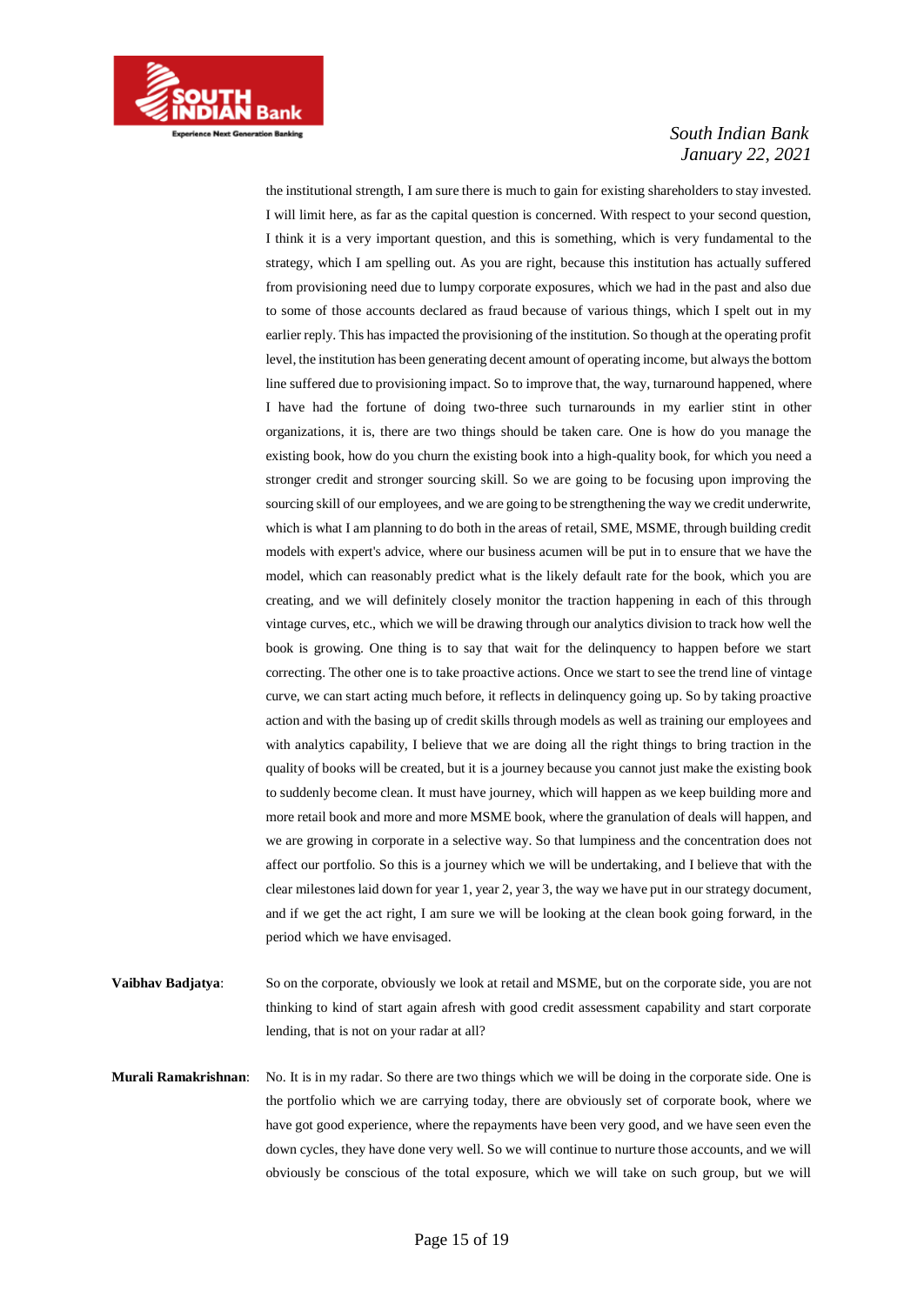

definitely be staying with them, and we will be definitely supporting them through incremental lending, which will happen. As far as the other segments, we will be preselecting the set of corporates who we want to have a relationship with. In the sense that we will use the externally available rating mechanism as well as the databases, which are available today in the market, like Probe 42 or those kinds of packages that are available. We will be able to preselect the set of corporate customers who we want to target, and this will be approached through the 20 regions which we have across the country, and we will have a separate vertical created for this created by one of the talented employees within the bank to drive this business. I mean like the way retail business will be run with the experts who understand the specific retail businesses, we are going to have National Head for driving gold, SME, MSME business and corporate business. So these set of corporate customers, who we are preselecting, will definitely be approached by this team, which is spread across the country to take exposure, but having said that, we will be conscious of how much exposure do we want to take in each of them. We will be conscious about the industry risk which we are carrying. So all this will be clearly supplemented with the capabilities built in the risk. So that the book which we are creating will be behaving the way we are envisaging. So clearly, we are not neglecting that. In fact, in my strategy document also, as you can see, there is a growth which we are putting across even in corporate book, and that will be with a good corporate book, replacing the deteriorating corporate.

**Vaibhav Badjatya**: That is it from my side, and thanks for the elaborate answer.

**Moderator:** Thank you very much. The next question is from the line of Saket Kapoor from Kapoor & Company. Please go ahead.

**Saket Kapoor:** Sir, firstly about this provisioning part, Sir. As per the percentage, you mentioned about 70%, 74%. Are we now having the adequate provision ratio? Or what is our target going forward, depending upon the nature of the book?

**Murali Ramakrishnan**: Yes. See, for this to be spelt out, let me say two specific things. One is the provision coverage ratio does not take into account the provision, which we have made towards pro forma NPA, and pro forma NPA, as you know, we have provided 15% of the pro forma NPA, which is about Rs.1507 Crores for this quarter, which we are expecting actually to be Rs. 1,107 Crores due to Rs.400 Crores of likely recovery and upgrade. With another Rs.550 Crores getting added in Q4, hopefully, by then, if Supreme Court comes with a ruling saying that it can be declared as NPA, then all this provisioning will go towards actual NPA provisioning, but since we are providing only 15% positively towards COVID provisioning towards this pro forma NPA, clearly, this 15% is lower than the provision coverage ratio, which we are talking both of 72%. So there will be a dip in the PCR, but we are wanting to ensure that this will not dip below 60% by Q4, even if the Supreme Court order comes says that we need to declare all this as NPA. We would want to ensure that PCR does not fall below 60%.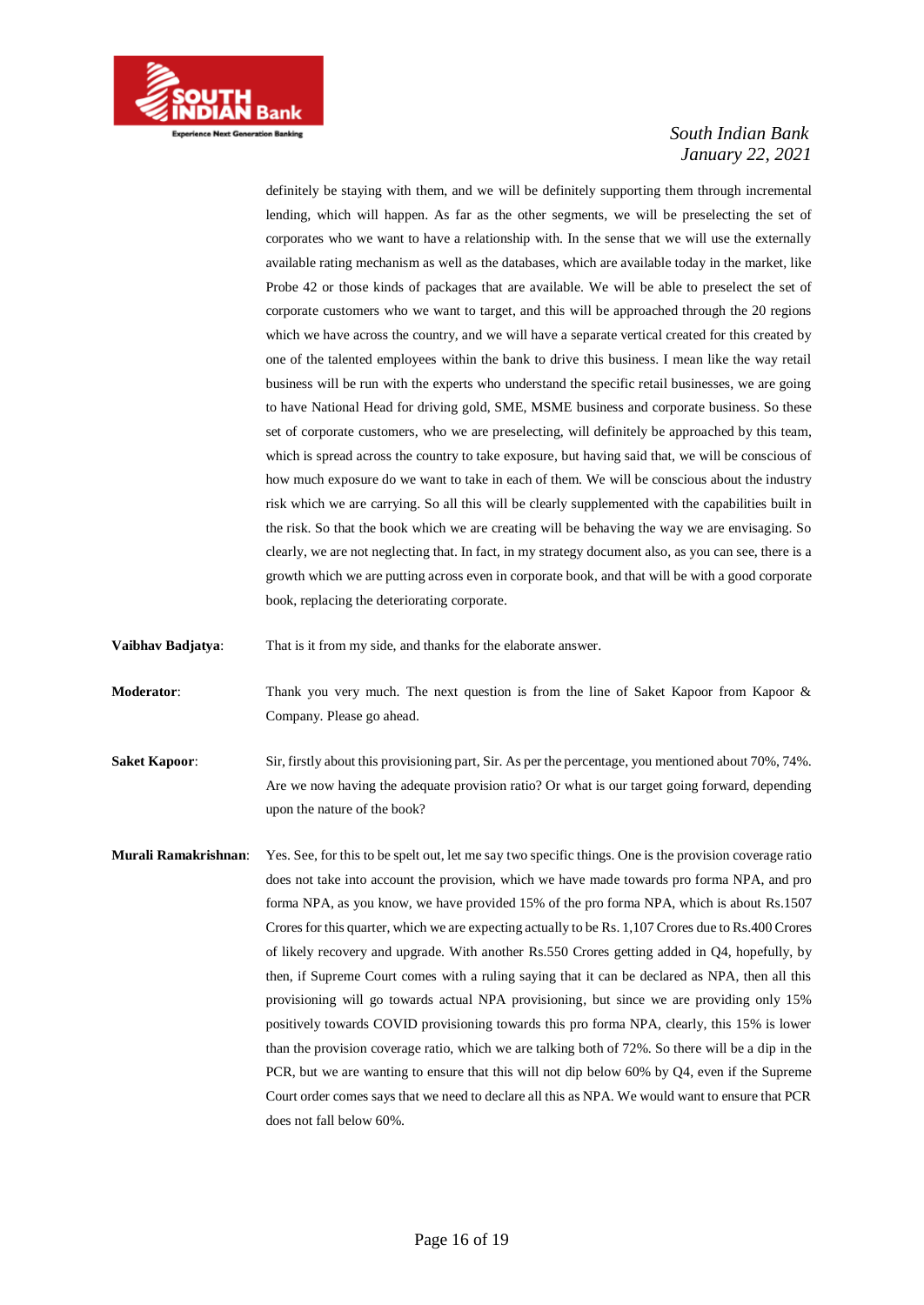

| <b>Saket Kapoor:</b> | Sir, you spoke about one cement player in the eastern region, their account sour and that is getting<br>restructured the next month. What is the quantum of provision we have made for that account?                                                                                                                                                                                                                                                                                                                                                                                                                                                                                                                                                                                                                                                                                                                                                                                                                                                                                                                                                                          |
|----------------------|-------------------------------------------------------------------------------------------------------------------------------------------------------------------------------------------------------------------------------------------------------------------------------------------------------------------------------------------------------------------------------------------------------------------------------------------------------------------------------------------------------------------------------------------------------------------------------------------------------------------------------------------------------------------------------------------------------------------------------------------------------------------------------------------------------------------------------------------------------------------------------------------------------------------------------------------------------------------------------------------------------------------------------------------------------------------------------------------------------------------------------------------------------------------------------|
| Murali Ramakrishnan: | So both accounts are NPA today, which is about Rs.535 Crores? 15% of that is made of provision.                                                                                                                                                                                                                                                                                                                                                                                                                                                                                                                                                                                                                                                                                                                                                                                                                                                                                                                                                                                                                                                                               |
| <b>Saket Kapoor:</b> | Both mean that there are 2 players? In the East, the cement part, I am talking about.                                                                                                                                                                                                                                                                                                                                                                                                                                                                                                                                                                                                                                                                                                                                                                                                                                                                                                                                                                                                                                                                                         |
| Murali Ramakrishnan: | I talked about 2 accounts. One is the cement player, the other one is retail, no. I talked about 2<br>corporates. 2 corporates, put together, the total exposure is Rs.535 Crores, in which we are<br>expecting Rs.400 Crores reversal to happen by recovering Rs.285 Crores by way of cash and<br>Rs.115 Crores by way of upgrade from NPA into restructuring. Today, they are NPA. One of them<br>will get upgraded to restructuring.                                                                                                                                                                                                                                                                                                                                                                                                                                                                                                                                                                                                                                                                                                                                       |
| <b>Saket Kapoor:</b> | Sir, you have articulated the vision document for 2024 in your earlier conversation with investors<br>and analysts, and to be just the speaker you spoke about keeping the faith for investor community.<br>Sir, how confident do you feel, Sir since you have already mentioned that you could be called as a<br>specialist in turning around cases. If you could give example, how you have in past turned around<br>the assignment. So that would give us more confidence that in this case, also, there can be light at<br>the end of the tunnel. Just to have an understanding, Sir, that if we take the stock price performance,<br>the result performance in all parameters, South Indian Bank is at the bottom of the pyramid, and it<br>is only, whenever the results are being declared, it is adding to our worries. You might be doing<br>prudent things right now for, so that the path can be cleared, but as of now, it is the period of pain<br>for us, and on top of that, you are looking for capital raising. Sir, if you could give some color, Sir,<br>in soothing our nerves that you will be working the talk, Sir. So that would suffice our anxiety. |
| Murali Ramakrishnan: | Sir. You will have seen me walk, to really estimate whether I am walking the talk. So I can only<br>say that you need to have patience to stay with whatever I have articulated. I think I am articulating                                                                                                                                                                                                                                                                                                                                                                                                                                                                                                                                                                                                                                                                                                                                                                                                                                                                                                                                                                    |

right from beginning in a way which I feel what is the path I am taking, and I am not giving any 10000 feet view. I am giving you the ground view of how I am planning to do all these things. So I hope that should give you sufficient understanding that this is not something, which I am just talking from thin air, it is out of experience of having handled such things in the past. I mean I would only urge you to refer to my profile and I have worked for organizations, which are in very reputed organizations, where obviously you must deliver to reach the levels which I had done. Therefore, I would only want you to make your own judgment about it because there is no point in me trying to convince you saying that I am good. I mean you need to really convince yourself. At the end of the day, that is the one which is going to help you to smoothen your nerves. Whatever I can do I can only say, articulate, and I can be more transparent, and I can probably discuss the nitty-gritty's and any questions you have, probably, I can try to answer to the best of my ability. After that to really see whether it is going to reflect in action, you will have to sail through the whole, my only thing is you have probably been staying with this institution for long, stay for some more time and see what actually happens.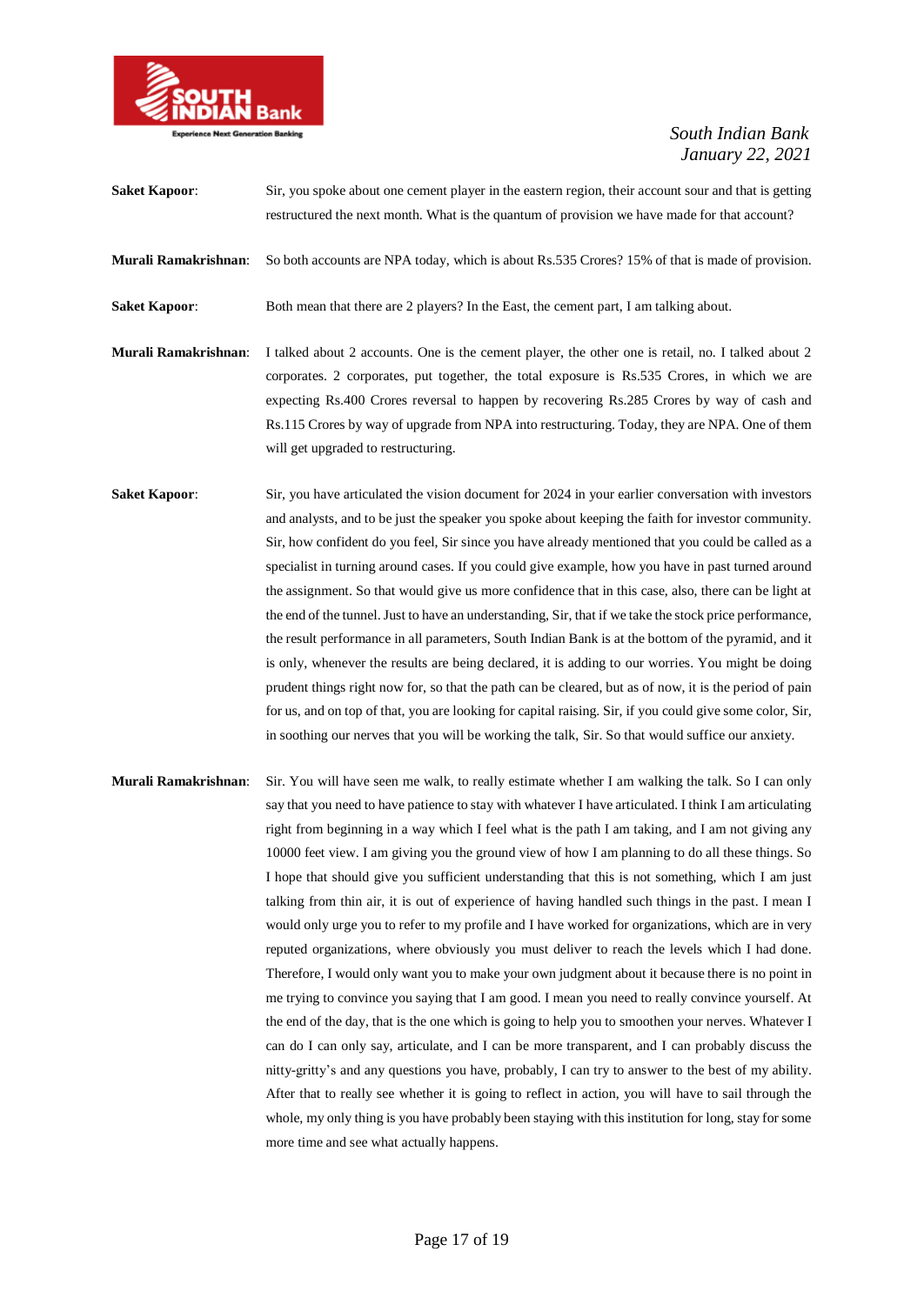

- **Saket Kapoor:** Right, and on the capital raising part, Sir, you would like to throw some light anything in the annual or planning.
- **Murali Ramakrishnan**: Yes. This is something which I have articulated many times. I mean, we have plans to raise capital. We have got approvals from the Board, and we are looking at the quantum and timing, depending on how the whole thing is panning out because see just in this few months, few days of this quarter, we have seen 5-6 banks coming out with the results, and I am sure there are a few more in the pipeline. So it clearly depends all the, any existing investors, etc., they will also be looking at how they would want to allocate capital to which kind of companies. I am sure those discussions will also be happening through the potential investors. We are doing our best to present the institution's view and how we are getting traction in each of those areas, which I spelt out. So we are in touch with potential investors, and we will take the appropriate action when it is right for doing it.
- Saket Kapoor: Thank you Sir. Thank you and all the best Sir.
- **Moderator**: Thank you very much. The next question is from the line of Anuj from 3M Investments. Please go ahead.
- **Anuj**: My question is on capital raise, again. I think the timing and the quantum; I think you are the best judge to decide what is a good time. My question is really on the mode of capital raise. I think one of the previous speakers also asked on this. See, typically, the South-based banks have a peculiar way of raising capital for long. My question to you is, are you willing to evaluate different modes and optimize the way you raise capital? And have you gone through the various things and you are willing to accommodate a different mode or the same old mode because it seems that, that is a suboptimal mode, just your thoughts on that.
- **Murali Ramakrishnan**: Can you, please, elaborate? I did not understand. When you say suboptimal mode, what exactly do you mean?
- **Anuj**: Yes. See, it seems that the right issue way of raising capital, which has been very typical of the old private sector banks, has been the preferred mode, and there could be various modes of raising capital, right? So my question is, are you really open to look at the other modes, which could seem, so this could be just a, which could seem to be more optimal way of raising capital. I think one of the previous speakers also had the question on the same part. So are you willing to explore other modes of raising capital other than right issue?
- **Murali Ramakrishnan**: Yes, of course. We are, that is why I talk about other stakeholders also. So one is definitely our present investors who are critical stakeholders, but we also need to look at other stakeholders, and therefore, we are pretty open in exploring various ways of raise, and we are guided by our merchant banker also on this issue, that is why I am saying decision on timing and quantum and even the mode, we will take at the appropriate time. We are not married or tied to any way of raising, and I appreciate that it is nothing to do with what has been done by others, etc. We will do what is right